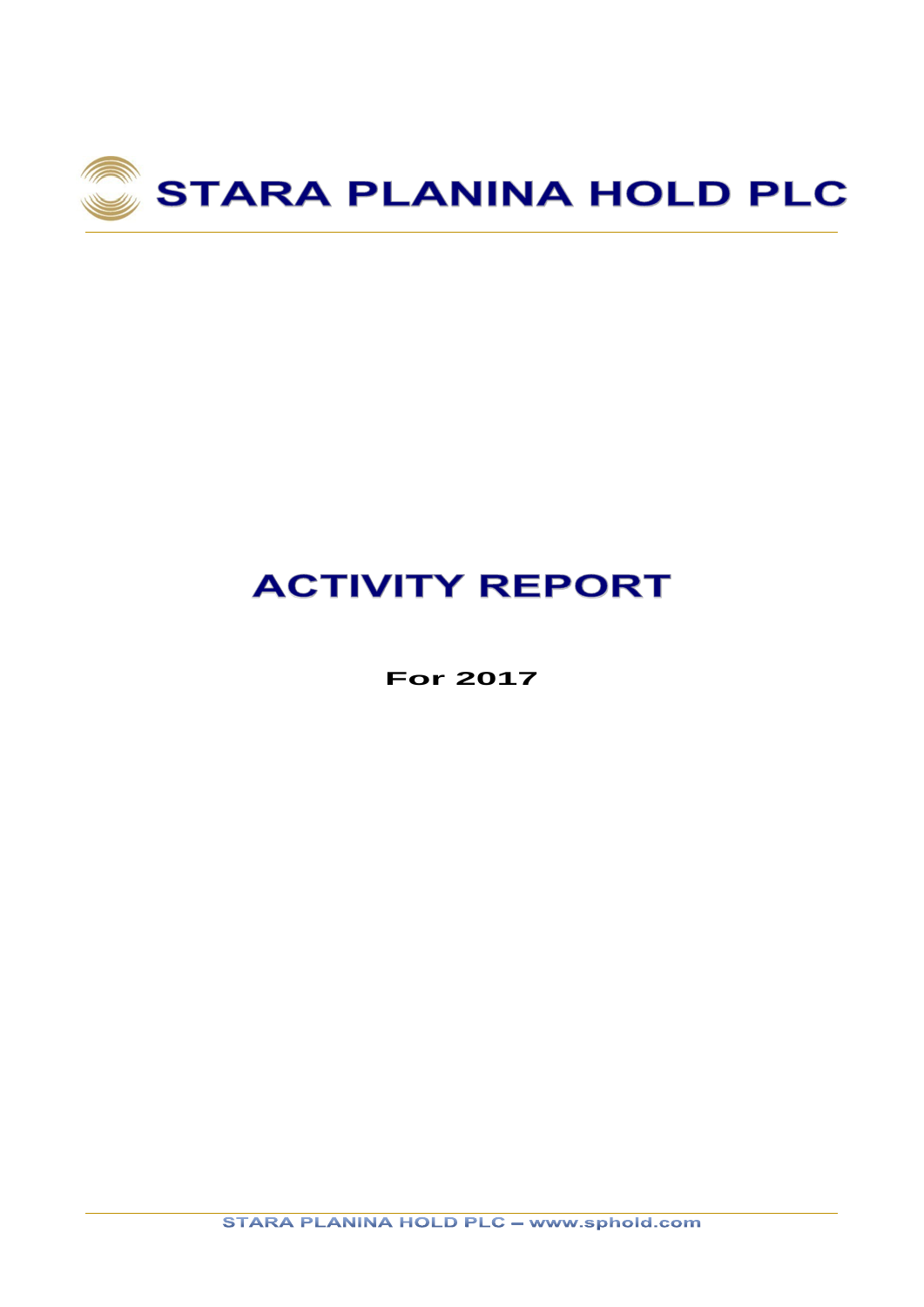# **CONTENTS**

| X. Analysis and explanation on the information as per Appendix 11 of Ordinance No 2 of the FSC  30 |  |
|----------------------------------------------------------------------------------------------------|--|
|                                                                                                    |  |
|                                                                                                    |  |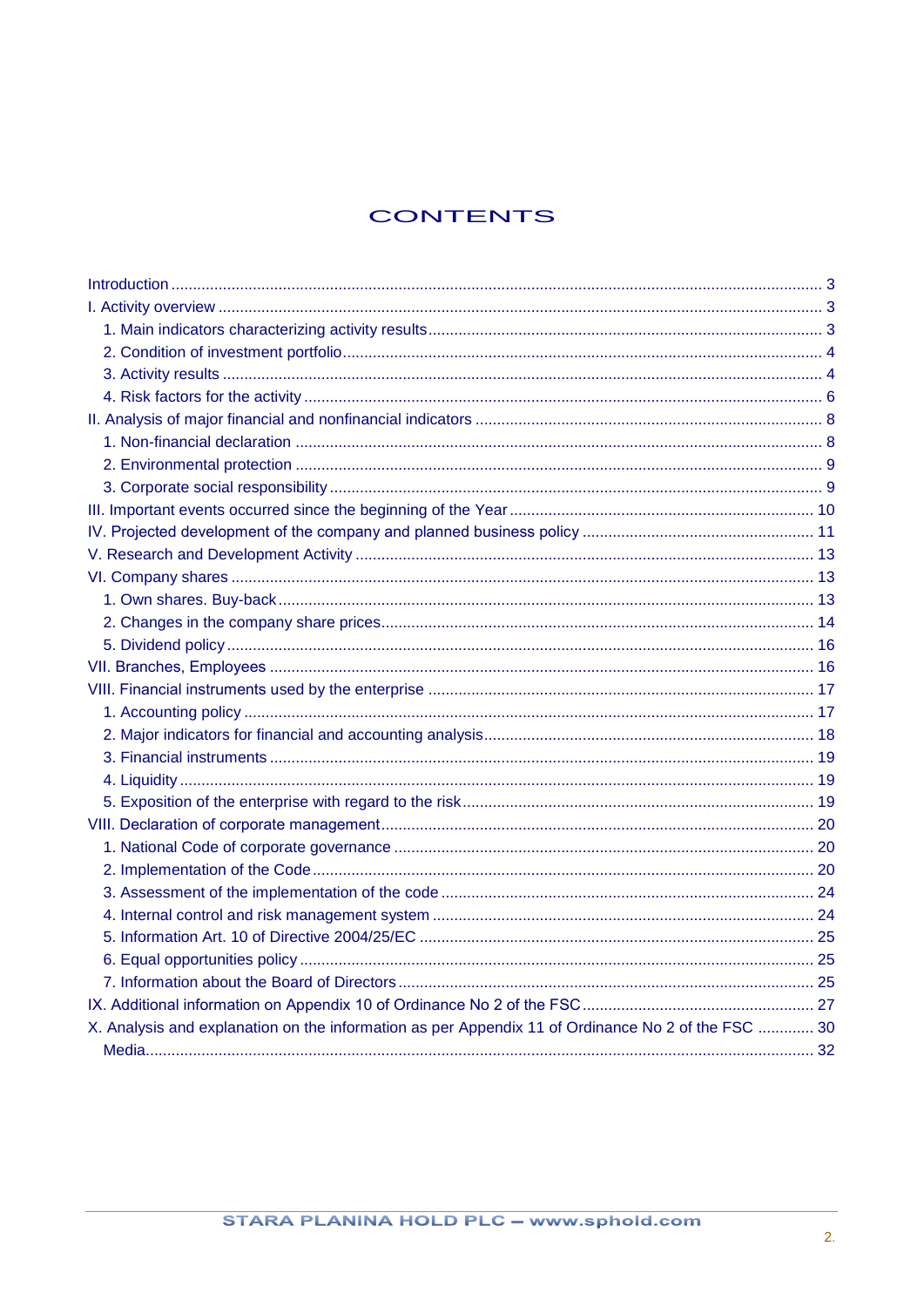#### <span id="page-2-0"></span>**Introduction**

The annual activity report provides commentary and analysis of financial statements and other important information regarding the financial condition and results from the activity of the company. It includes information pursuant to the Accountancy Act and Public Offering of Securities Act as well as pursuant to Ordinance No 2 of the Financial Supervision Commission.

**[STARA PLANINA HOLD PLC](http://www.sphold.com/en)** is a public limited company. The company is successor of Central Privatization Fund AD promoted on 27 September 1996. The company has been bearing its present name since 30 April 1999.

The holding owns shares in industrial enterprises working in various fields of production. It actively participates in the development of the Bulgarian industry by achieving European and world quality level and profitability.

#### <span id="page-2-1"></span>**I. Activity overview**

#### <span id="page-2-2"></span>**1. Main indicators characterizing activity results**

| Indicator                             | (BGN'000s) |
|---------------------------------------|------------|
| a) income from main business activity |            |
| b) profit from main business activity |            |
| c) net profit from business activity  |            |
| d) net profit per share (BGN)         |            |
| e) amount of assets                   |            |
| f) net assets                         |            |
| g) shareholders' capital              |            |
| h) dividend per share (BGN)           |            |

| Y2015  | Y2016   | Y2017   |
|--------|---------|---------|
| 5678   | 6310    | 6567    |
| 4734   | 5 1 4 6 | 5 5 3 1 |
| 4734   | 5 1 4 6 | 5 5 3 1 |
| 0,225  | 0.245   | 0,263   |
| 38 199 | 40 094  | 41770   |
| 36 949 | 37 644  | 38 232  |
| 20779  | 20 879  | 20 879  |
| 0,206  | 0,218   |         |



#### **Structure of Investment Portfolio**

- Hydraulic Systems 52.0%  $\mathbf{r}$
- **Accumulators** 16.7% m.
- Light Industry 23.8%
- Financial 7.4%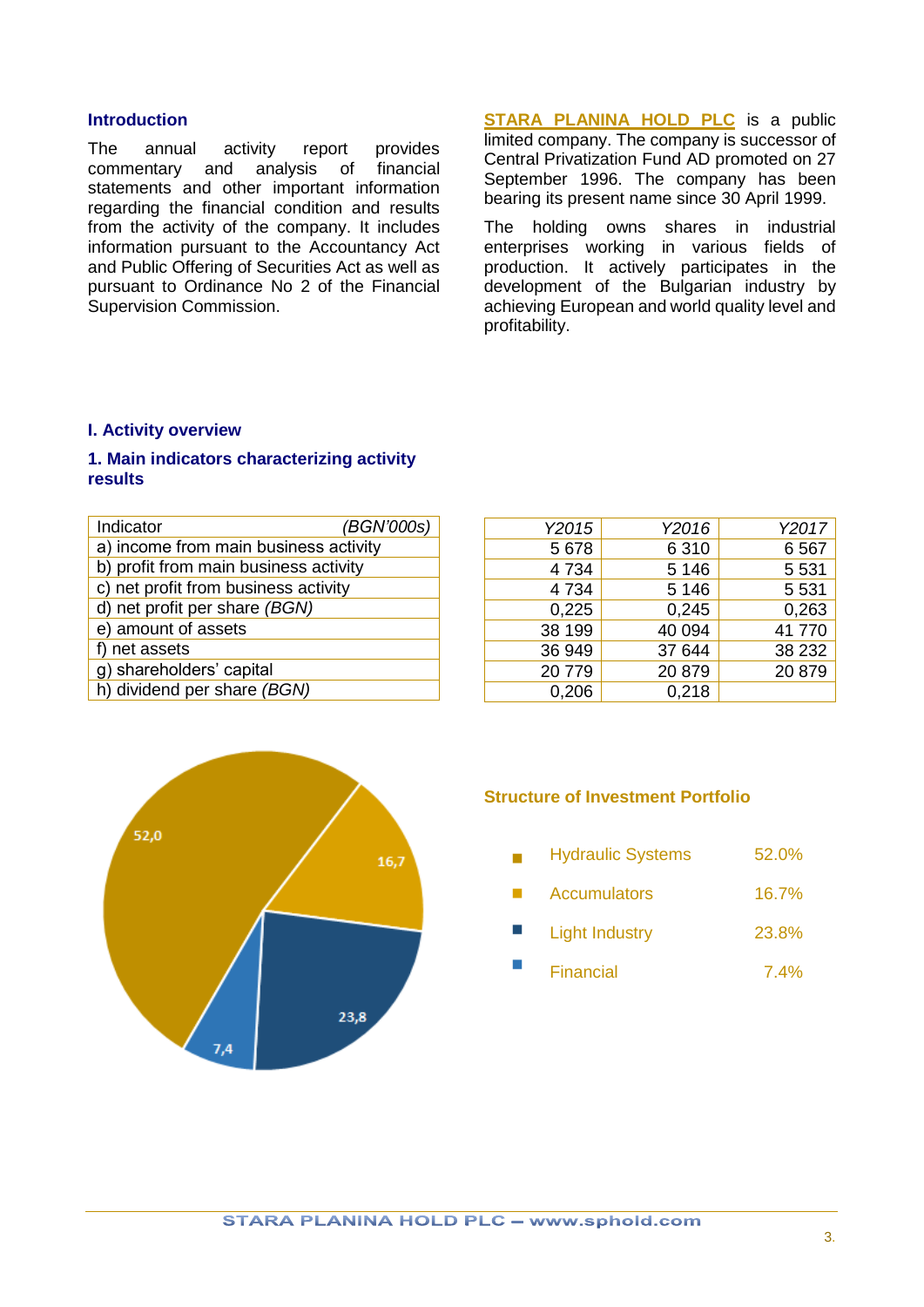# <span id="page-3-0"></span>**2. Condition of investment portfolio**

Major investments in the portfolio of Stara Planina Hold on 31.12.2017:

<span id="page-3-1"></span>

| Investments in subsidiaries                                               |                                         |         |                                                                                                                                                                                           |
|---------------------------------------------------------------------------|-----------------------------------------|---------|-------------------------------------------------------------------------------------------------------------------------------------------------------------------------------------------|
| "Hydraulic Elements and Systems Plc<br>Elhim Iskra Plc                    | 64.53 %<br>51.40 %                      |         |                                                                                                                                                                                           |
| Fazan Jsc                                                                 | 92.65 %                                 |         |                                                                                                                                                                                           |
| Vinprom Jsc                                                               | 95.69%                                  |         |                                                                                                                                                                                           |
| Slavyana Jsc                                                              | 98.74 %                                 |         |                                                                                                                                                                                           |
| Investments in associates                                                 | 30.91 %                                 |         |                                                                                                                                                                                           |
| M+C Hydraulic Plc<br><b>Bulgarian Rose Plc</b>                            | 49.99 %                                 |         |                                                                                                                                                                                           |
| Boryana Jsc                                                               | 50.00 %                                 |         |                                                                                                                                                                                           |
| <b>Ustrem Ltd</b>                                                         | 45.00 %                                 |         |                                                                                                                                                                                           |
|                                                                           |                                         |         |                                                                                                                                                                                           |
| Investments in other companies                                            |                                         |         |                                                                                                                                                                                           |
| Asset Insurance AD                                                        | 20.00 %                                 |         |                                                                                                                                                                                           |
| Leasing Company Jsc                                                       | 5.00 %                                  |         |                                                                                                                                                                                           |
| Important events of the year                                              |                                         |         | In 2017 we acquired shareholdings in Vinprom                                                                                                                                              |
|                                                                           | these enterprises.                      |         | Jsc, city of Veliko Tarnovo and Ustrem Ltd, city<br>of Svishtov. Stara Planina Hold Plc intends to<br>invest in the modernization and development of                                      |
|                                                                           | successful bidding.                     |         | The shares of Fazan Jsc, city of Ruse were<br>delisted from the stock exchange following a                                                                                                |
| 3. Activity results                                                       | and associated enterprises.             |         | As a holding type company, Stara Planina Hold<br>Plc does not carry out autonomous trade<br>activity. The company has directed its activity<br>mainly in the management of the subsidiary |
|                                                                           | years is summarized in the table below: |         | The structure of income within the last three                                                                                                                                             |
| <b>INCOME</b> (BGN'000s)                                                  | Y2015                                   | Y2016   | Y2017                                                                                                                                                                                     |
| <b>Financial Income</b>                                                   | 5 605                                   | 6 2 3 2 | 6489                                                                                                                                                                                      |
| Positive balance from operations with<br>financial assets and instruments | $\overline{2}$                          | 428     | 22                                                                                                                                                                                        |
| Income from Interests                                                     | 277                                     | 195     | 240                                                                                                                                                                                       |
| <b>Income from Dividends</b>                                              | 5 3 2 6                                 | 5 609   | 6 2 2 7                                                                                                                                                                                   |
| Other                                                                     | 73                                      | 78      | 78                                                                                                                                                                                        |

5 678 6 310 6 567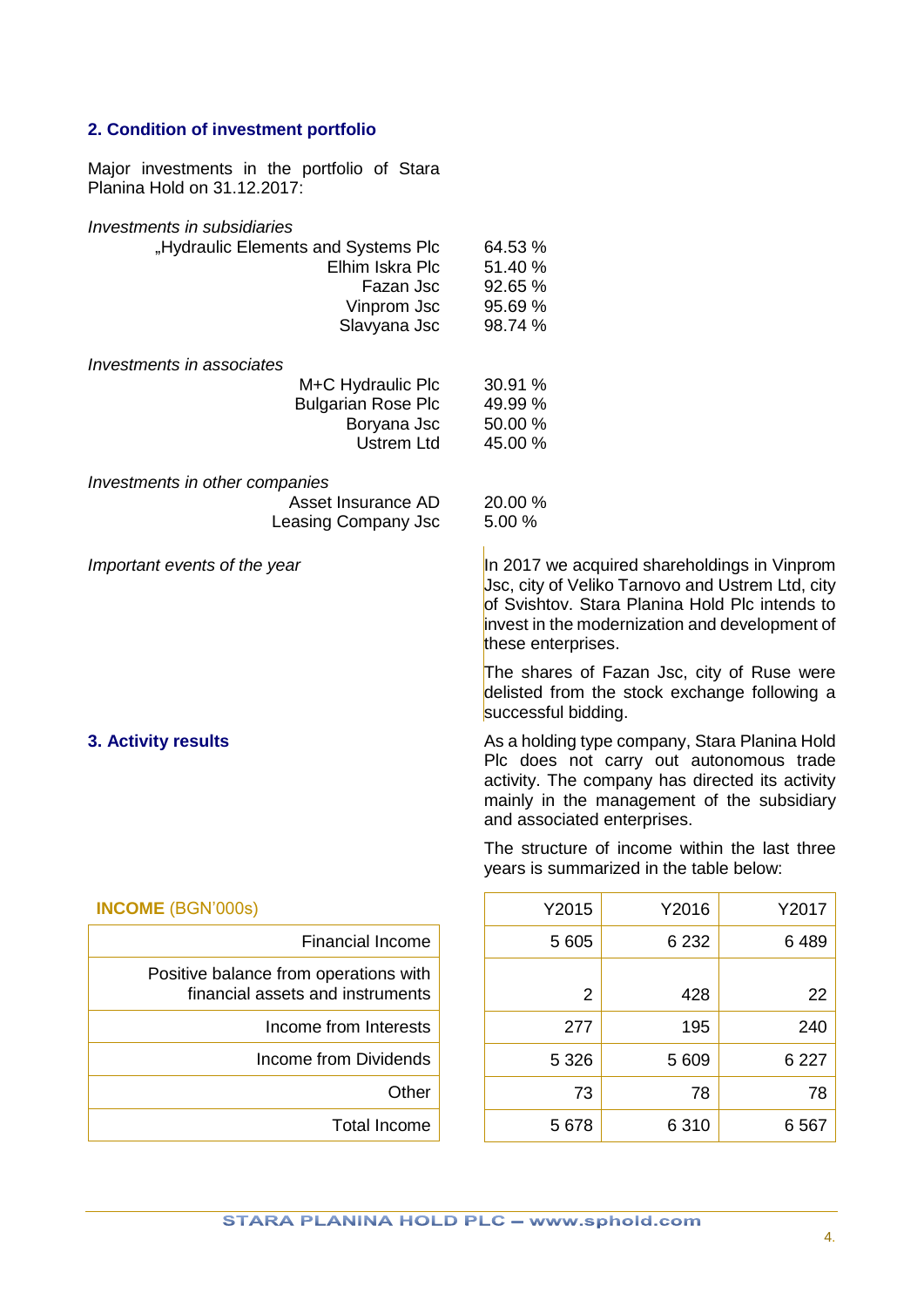

**Net unconsolidated profit** 

(BGN'000s)

The formed net profit for 2017 amounts to BGN 5,531 thousand at BGN 5,146 thousand in 2016, which represents a growth of 7,5%.

This is the highest net profit of the Holding history.



### **Annual sales of all enterprises of Stara Planina Hold group**

(million BGN)

Preliminary data, at the time of this report, show that the annual sales of the group companies have reached BGN 217.9 million. This marks an increase of 16.1% compared to Y2016 sales. The forecasts for 2018 show an increase in sales of about 3.7%.

\* forecast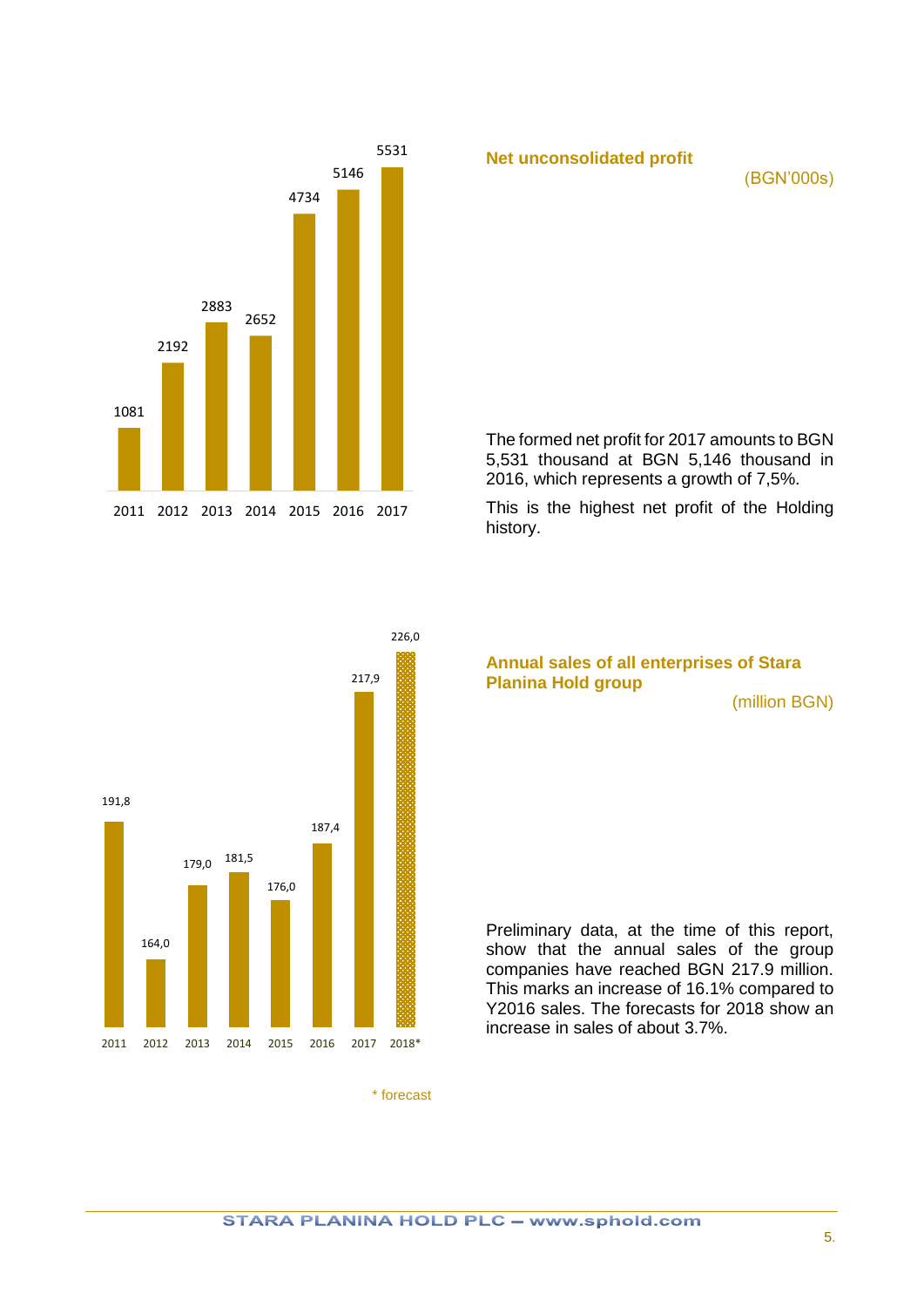#### <span id="page-5-0"></span>**4. Risk factors for the activity**

#### **Year-over-year GDP growth indicators** (Euro Area, q/q-4)

% change over previous year



As of the present moment, the management of Stara Planina Hold Plc is not aware of any specific trends or conditions which may exercise significant influence on the future activity and results of the company. Risks to the company and risk management related solely to the risks relevant to the activities of the subsidiaries of the group.

A significant impact on the financial status of Stara Planina Hold Plc results from the direct dependence on the financial results of its subsidiaries and associated companies, the main business of which is export oriented mainly to EU countries.

Our analysts monitor closely the development of the European economy and the impact of global processes. Europe continues to be a secure and very predictable market for us.

The processes in the European economy and especially in the Eurozone are sluggish yet over the last year industrial manufacturing registered growth.

The short-term orders made by our traditional customers from Western Europe have now become an established practice. In that sense, there could be some fluctuations, which might have a positive or negative effect on our results.

[EUROSTAT](http://ec.europa.eu/eurostat/data/database) reported a 2.3% increase in the Eurozone GDP for 2017 and 2.4% in EU28 compared to 1.8 and 2.0%, respectively, in 2016. The annual growth of the Bulgarian economy is 3.5%.

Despite the slight drop in the rate of 0.8 percentage point month-over-month in the beginning of 2018, the economic sentiment indicator ESI grew annually from 108 to 114 points. The main reason for the overall decrease in confidence is that Eurostat still calculates data from the UK where the monthly drop is 1.6 percentage points and the annual decrease is 27.9%.

In 2017 industrial manufacturing in the Eurozone grew by 3.0% and by 3.3 in EU28, compared to 1.3% and 1.4%, respectively, for 2016.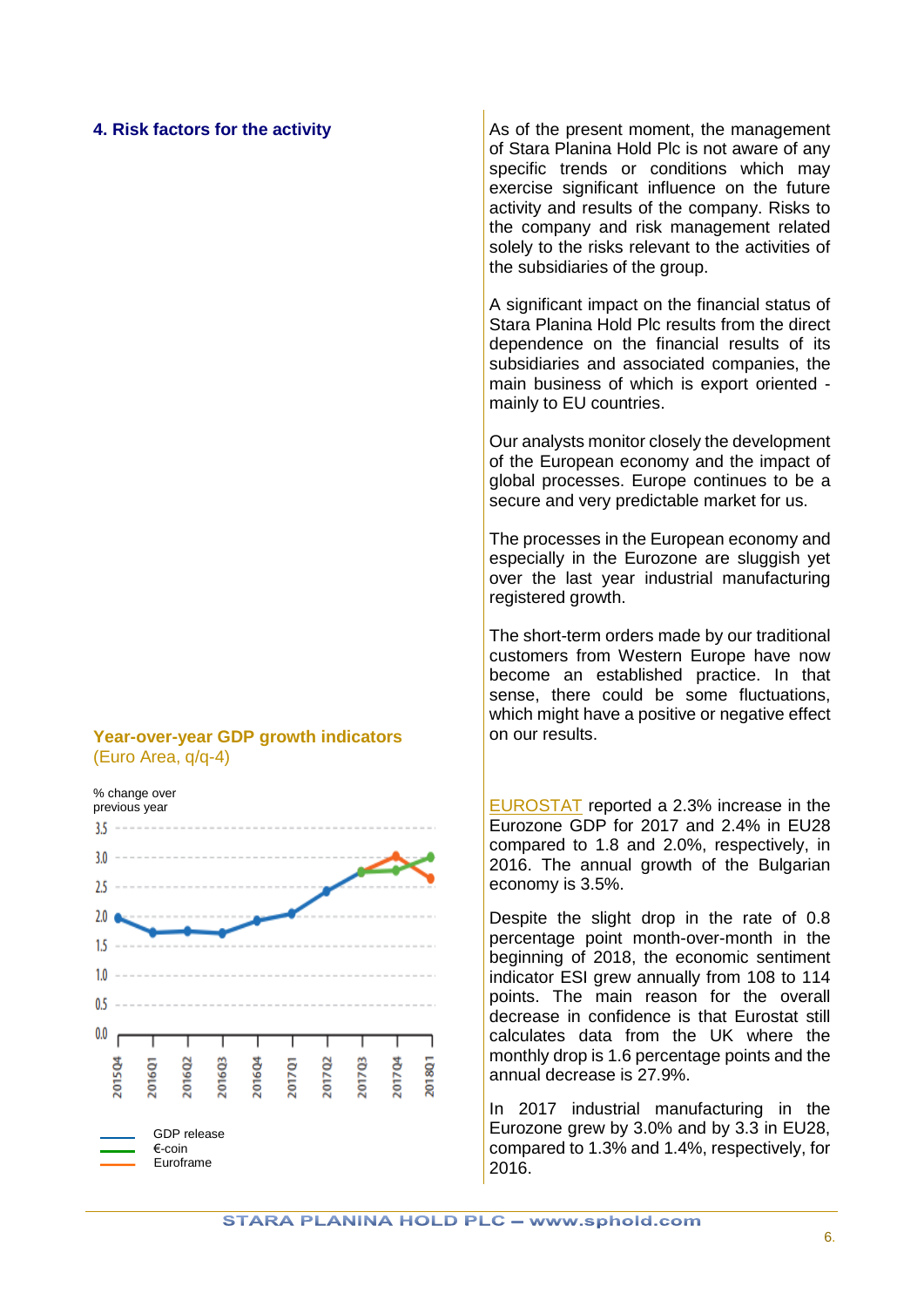#### **Quarter-over-quarter GDP growth indicators** (Euro Area, q/q-1)



Eurostat also registered the lowest unemployment rate since 2008. In January 2018 the Eurozone unemployment rate was 8.6%, in EU28 it was 7.3%, and in Bulgaria it stood at 5.9%. In January 2017 the Eurozone unemployment rate was 9.6%. The drop in the Eurozone unemployment rate means nearly 1.430 million new jobs.

In 2017 the consumption of steel for the production of machine parts in the EU grew by 1.9% compared to 2.5% in 2016. Manufacturing in steel-consuming industries in the EU is expected to grow by 2.2% in 2018 and by 1.8% in 2019. This clearly shows that the growth potential of the European economy in the machine-building sector is not exhausted which is good news in the light of the worrying signals for the consumption in Asia. The anti-dumping process is expected to have a negative impact on the European economy.

Inflation processes are indicative of the business environment. For a second consecutive year the inflation in the Eurozone is positive and in February 2018 it was 1.2% on a 12-month basis. Energy costs account for the largest share in this rate.

Changes in the currency values also have a certain effect and constitute a risk factor for the business. Exchange rates affect the export sales revenue and the shipping costs for the delivery of raw materials from abroad. The exchange rate of the Euro to the US dollar in 2017 remained within a narrow band of around 1.127. However, in February 2018 the average monthly exchange rate of the Euro to the US dollar reached 1.2347 compared to 1.0642 12 months earlier. The lower rate of the US dollar is due to the antidumping process and it is not clear where the end of this trend would be.

The change in the interest rates also has an effect depending on the share of bank and commercial loans taken. The global shortterm interest rates are still at stable low levels with Euribor continuing in the negative, yet there is a slight but solid increase in the longterm interest rates in EU28 of over 1.8%. Stara Planina Hold Plc uses optimally the available resource in order to reduce the impact of the interest rate levels.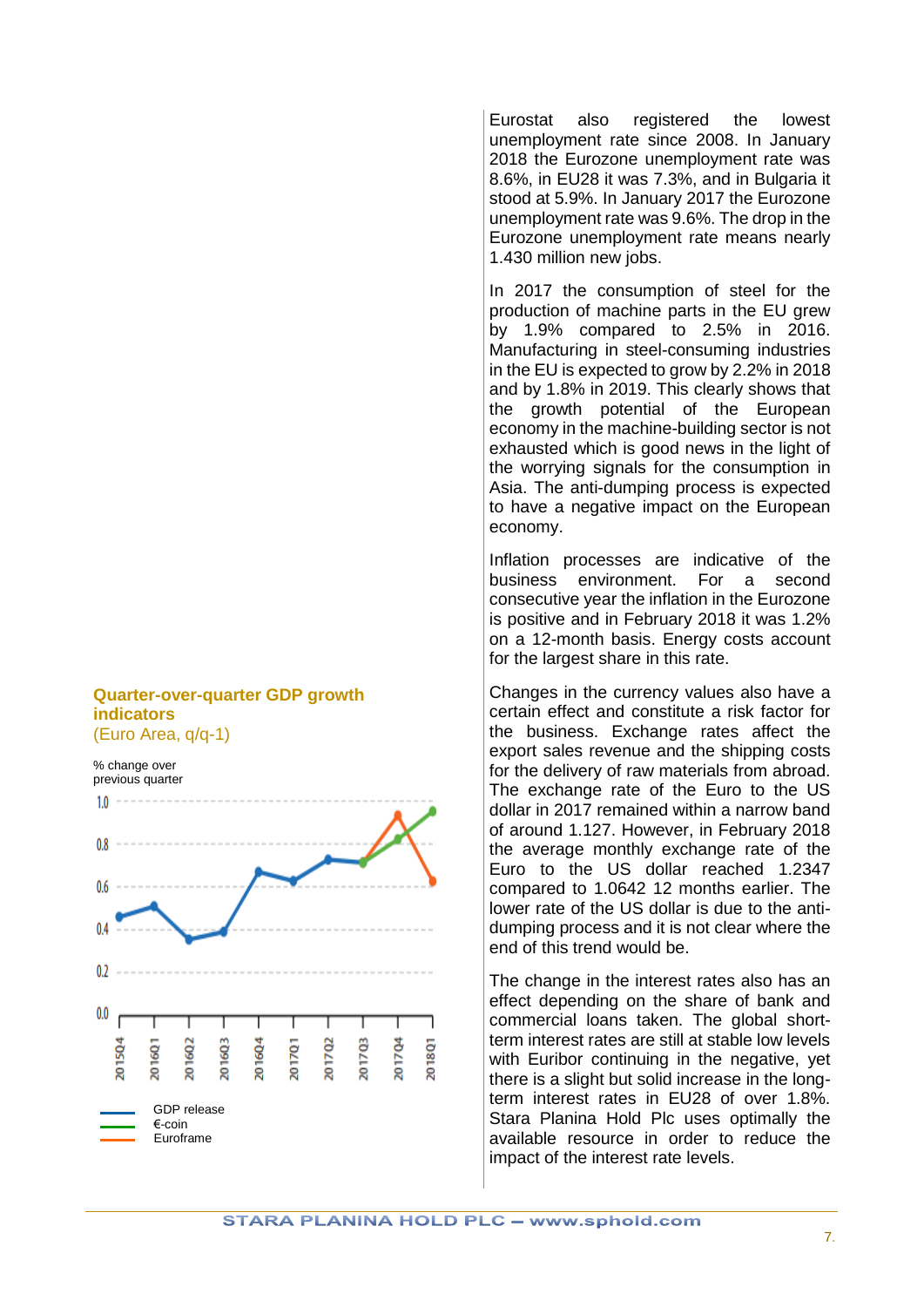#### **Development of the steel using sectors** (Е-28, % change YoY)



#### <span id="page-7-0"></span>**II. Analysis of major financial and nonfinancial indicators**

Factors which are expected to have an impact on the costs in 2018 are the market prices of raw materials and production inputs, regional market price of labor force and the prices of energy resources. The non-market determination of a significant portion of the electricity price components in Bulgaria will continue to have a negative effect on our manufacturing costs.

The optimistic forecasts of [EUROFER,](http://www.eurofer.org/) published each quarter in 2017 were confirmed but were also increased over the subsequent periods.

Together with the optimistic data from Eurostat mentioned earlier in this report, EUROFER forecasts for 2018 are also firmly expressed in positive numbers. In the beginning of 2017, the European Steel Association issued a 2018 forecast of 2.3% growth in machine building and growth of 1.8% in the production of machinery components. The forecasts in the beginning of this year were increased to 2.9% and 3.1%, respectively.

There are risks associated with the potential changes in the demand for the manufactured products due to changes in price levels, quality, reliability, and the solvency of consumers, the technologies used and the organization of the manufacturing process.

The main task faced by the management of the companies from Stara Planina Hold Plc group is to improve cost-effectiveness, retain the existing and attract new clients with highquality and promptly delivered goods.

<span id="page-7-1"></span>**1. Non-financial declaration** As the parent company in a large group, Stara Planina Hold Plc will include a consolidated non-financial declaration in the consolidated activity report.

> The group companies have existing corporate social responsibility policies mostly with respect to the relationships between the company and its staff.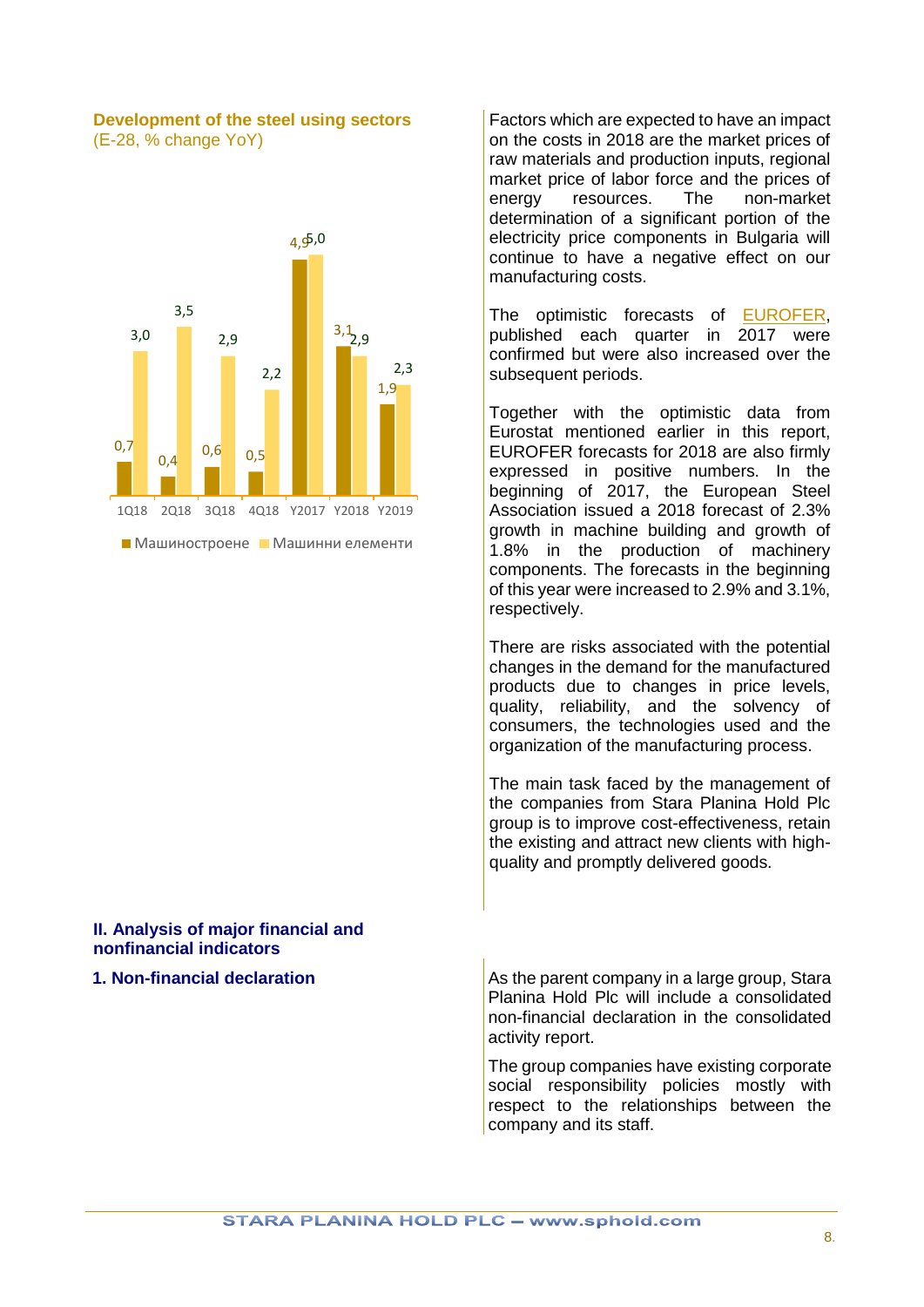<span id="page-8-0"></span>**2. Environmental protection** As a holding type company which does not carry out autonomous trade activity, Stara Planina Hold Plc has directed its activity mainly in the management of the subsidiary and associated enterprises. The holding gives special consideration to the impact on the environment which is exercised by our enterprises. They report on annual basis on the environment impact assessment and the measures which they undertake in this respect.

<span id="page-8-1"></span>**3. Corporate social responsibility** The group companies have a functioning corporate social responsibility strategy mostly focused on the relationship between the company and the staff.

> Every year Stara Planina Hold Plc participates in charity events of public importance.

> Stara Planina Hold Plc contributed 25% of the capital for the founding of Medical Preventive Care Center which is to provide early diagnosis, treatment, rehabilitation and prevention services to the staff of the group companies.



In Stara Planina Hold Plc and the main companies in the group, some incentives and benefits are being provided on top of the statutory ones.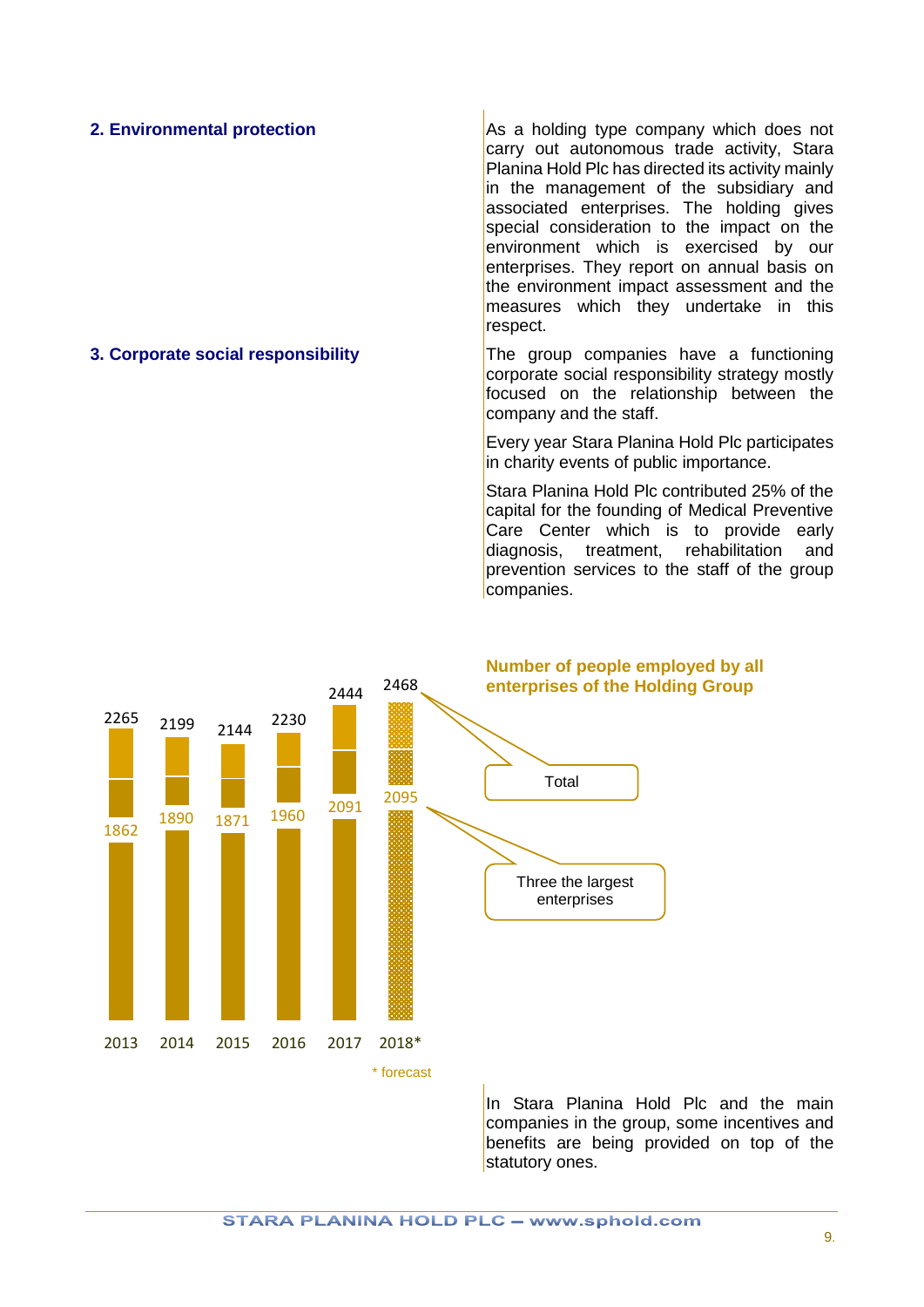The monthly remuneration system applies elements of bonuses and incentives. Food vouchers are provided.

In addition to the legally required Occupational Injury Insurance, additional Life and Accident and General Illness insurance is also provided.

With regard to healthcare, great attention is paid to preventive medical practices.

Further professional training and qualification is a priority element of the corporate social responsibility.

# **Labor productivity per employee in the group** (BGN'000s)

One of the visible results of the applied policy is the increased productivity.

The above diagrams show the appropriateness of the restructuring measures undertaken in the previous years aimed at overcoming the negative effects of the economic crisis.

In 2017 the number of the employees increased by 9.8% which is due to the new benefits. Labor productivity saw an increase of 6.0%. In 2017 the number of the employees increased by 9.8% which is due to the new benefits. Labor productivity saw an increase of 6.0%.

We foresee a 2.4% increase in productivity for 2018.

After the date of the annual accounting closing, the management of Stara Planina Hold Plc is not aware of any important and material events which may influence the investors' interest.



\* forecast

#### <span id="page-9-0"></span>**III. Important events occurred since the beginning of the Year**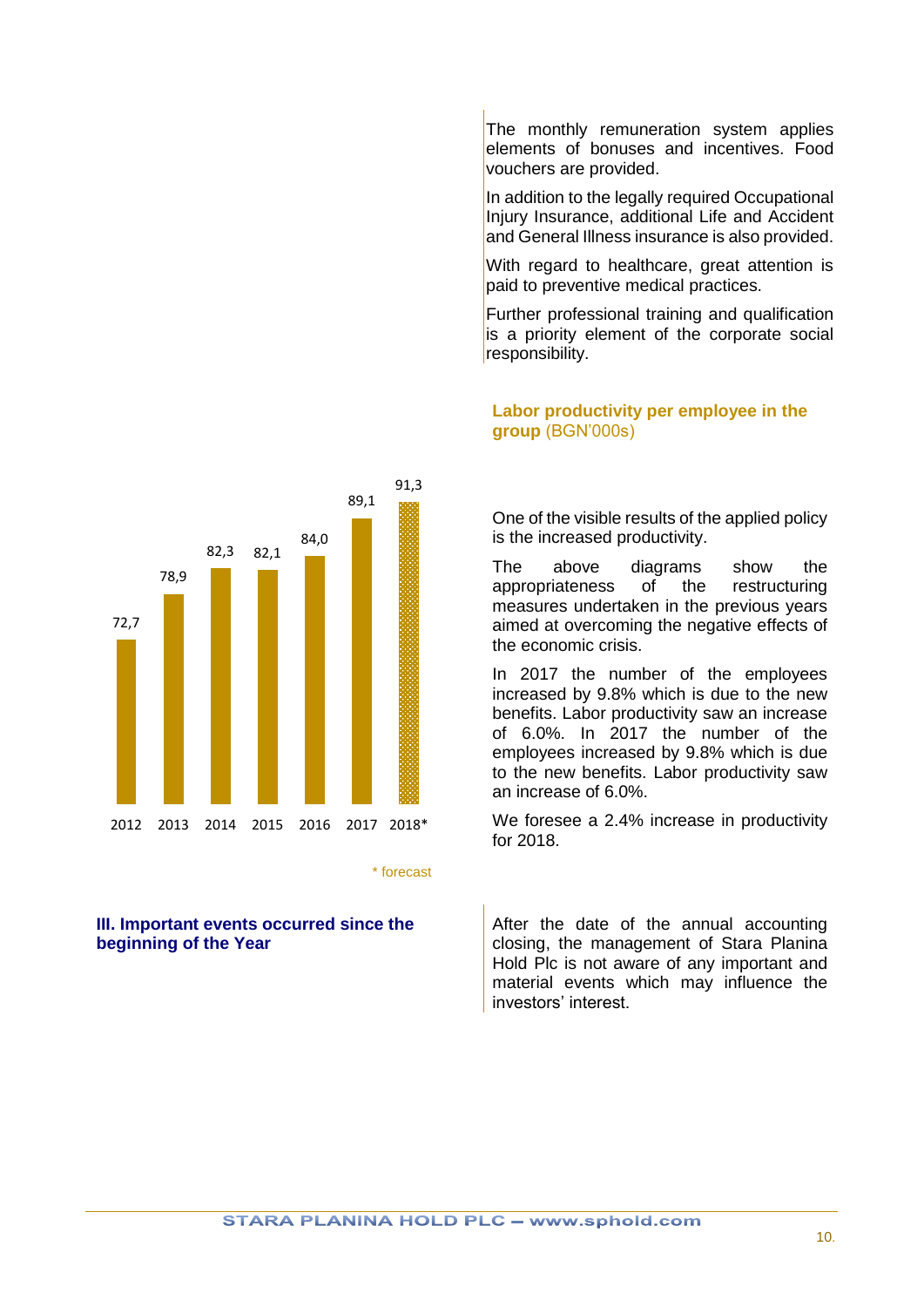<span id="page-10-0"></span>**ІV. Projected development of the company and planned business policy**

### **Net sales revenue** (Quarterly, BGN'000s)



Stara Planina Hold Plc and the enterprises from our group bid good bye to another successful year. The first year of the third decade of Stara Planina Hold Plc is the most successful in the history of the group. Preliminary data show that the annual sales of the group enterprises have reached BGN 217.9 million, showing an increase of 16.24% compared to 2016. At the same time the net profit of Stara Planina Plc reached BGN 5,531 thousand which will give us assurance that a part of it will be distributed as a dividend to the holding's shareholders for another consecutive year. Traditionally, dividends will also be distributed by the largest enterprises of the group.

Group's results are directly dependent on the processes taking place in the Eurozone economy which exhibits decreased confidence in the industrial manufacturing against the background of an increasing global insecurity and cautious investors.

The level of our export is directly dependent on the markets in which the group operates  $$ mainly in the EU. Throughout 2017, we managed to retain our main markets, including the markets in Russia. Regardless of this fact, the mutual sanctions between the EU and Russia continue to hamper our business in many areas.

The Board of Directors of Stara Planina Hold Plc expects the consolidated sales revenue to reach BGN 226.0 million in 2018, which represents an increase of 3.7% compared to the 2017 estimates.

The Board of Directors of Stara Planina Hold Plc maintains the forecasts for the beginning of 2018.

We expect the year-over-year rate of sales within the group to remain the same with the consolidated income from sales for 1Q increased by 11.3% compared to the beginning of 2017. In the 2Q, which is traditionally the strongest one, sales are expected to grow by about 5.0% on an annual basis with the first six months of 2018 performing stronger by 8.1% than the first six months of 2017. We expect for the second half of the year to be comparable with the same period of 2017.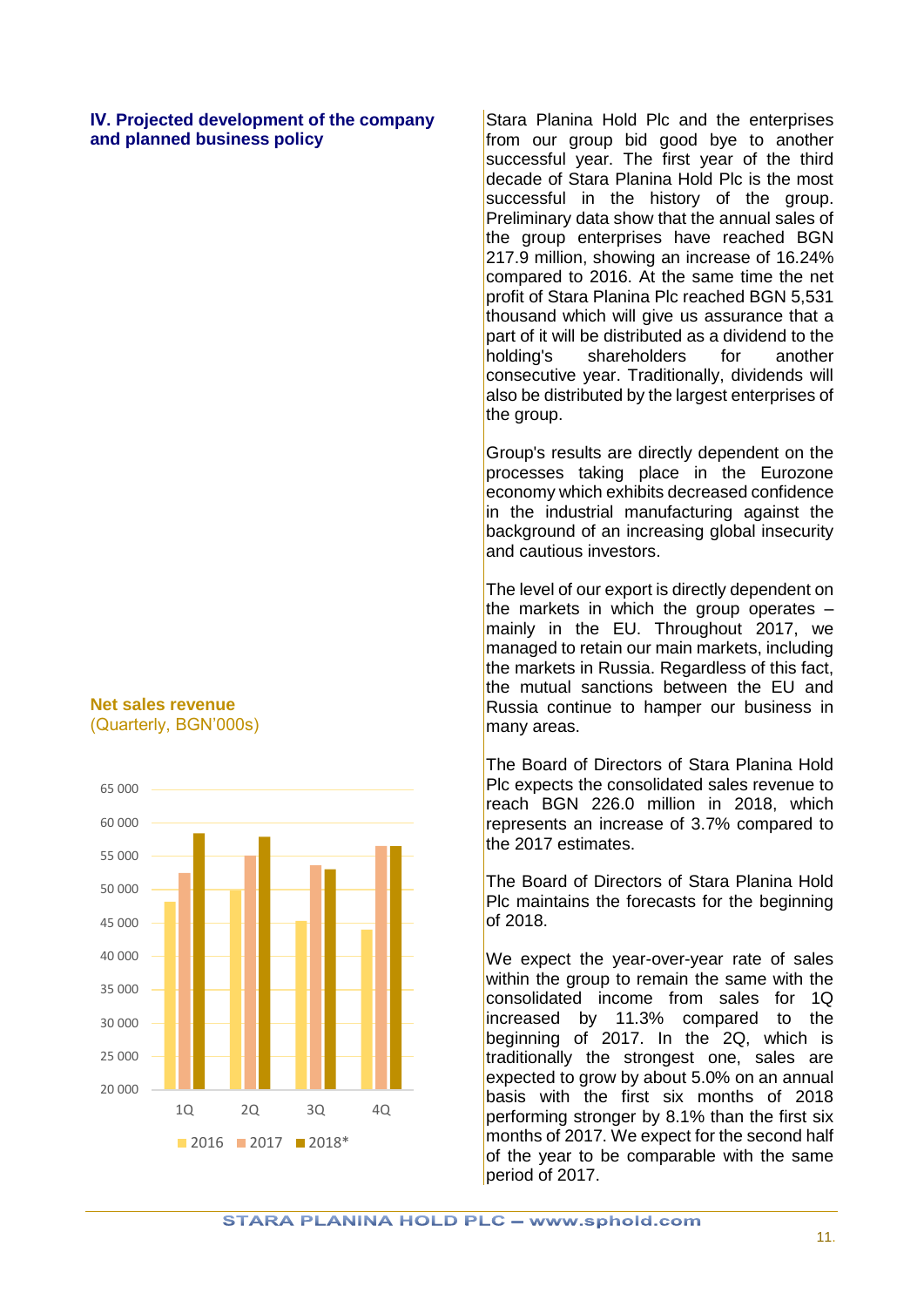#### **Investments**  (Quarterly, BGN'000s)



It is possible that these estimates won't be reached due to the non-market increase in the industrial electricity costs. We cannot turn a blind eye on this rather worrying fact as this is affecting not only our manufacturing costs but has also an impact on the energy intensive production processes of our suppliers, e.g. metal castings and blanks.

In 2018, too, our priority task is to retain the major markets and to widen our presence in the new markets. This will require us to offer good prices, high quality and short delivery times. We expect the prices of the main raw materials to remain stable, with insignificant downward movement.

Our companies plan investments which would result in the launch of new products, higher productivity and better remuneration for the employed staff, respectively.

In 2017, the investments in the entire Stara Planina Hold Plc group reached BGN 19.3 million - 52% higher than the investments made in 2016.

In 2018 we will continue to have an active investment policy and we expect a new significant investment growth of 45% reaching BGN 28 million.

The companies are preparing to participate in the procedures under the European operational programs Human Resources Development and Competitiveness. The major portion of the planned investments will be allocated for the upgrade of production facilities as well as for the enhancement of the organizational capacity and human resources of the companies. Over 6% of the investments are to be made in the area of social activities.

This year, too, our top priority was to increase labor productivity and retain highly qualified professionals. The number of employees at the end of 2017 is  $9.8\%$  higher compared to the last quarter of 2016. At the same time, while the annual increase in the operating expenses of the group is around 16%, the increase in the wages and social security costs exceeds 24% and labor productivity has been increased by 6.0%.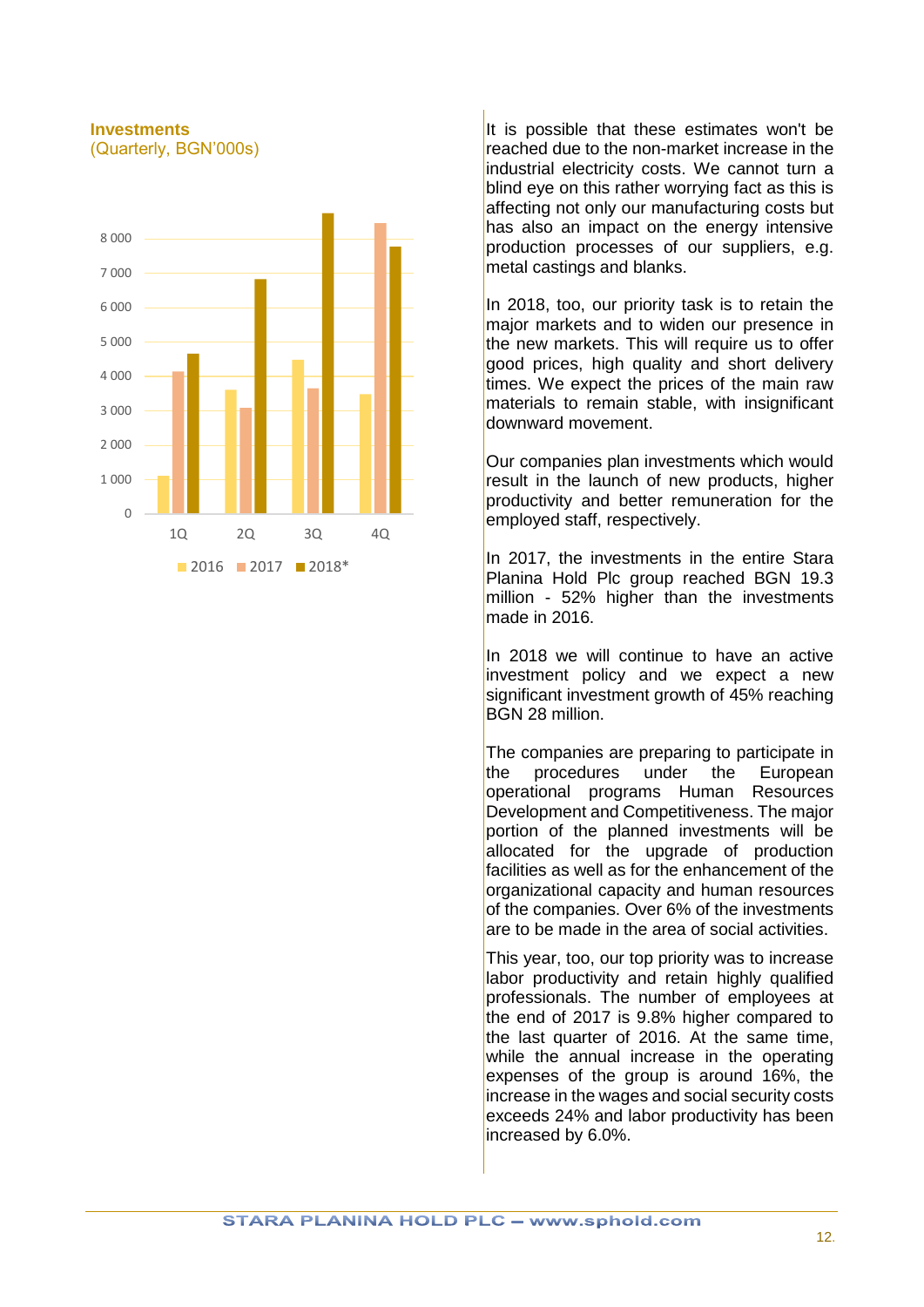In 2018 we plan to increase the following:

- Number of employees by 1.0%
- Labor productivity by 2.4%
- Wages by 5.8%.

The achievement of a good financial result at the expected production volume is a major task to accomplish so as to ensure the market capitalization of the companies of the group in<br>view of auaranteeing shareholders' of quaranteeing shareholders' investments and their profitability.

<span id="page-12-0"></span>**V. Research and Development Activity** As a holding type company, Stara Planina Hold Plc does not carry out autonomous trade activity. The holding provides support to the enterprises from the group in the research and development activity since it views this activity as an integral part of the annual business plans of the companies.

> The companies have departments and units developing operations for process improvement, and research and development of new products. In 2017, too, the main objectives of the units carrying out R&D activities were focused on meeting the growing requirements of the customers by developing new types of products.

# <span id="page-12-1"></span>**VI. Company shares**

<span id="page-12-2"></span>**1. Own shares. Buy-back** The General Meeting of Shareholders, held on 15.07.2009, adopted a resolution to buy back shares from the capital of the company and appointed the Board of Directors to define the specific parameters. The Board of Directors executed three reacquisition procedures during the period October 2009 – March 2015.

> On 08.11.2016, Stara Planina Hold Plc sold 100,000 own shares at market value.

> As of 31.12.2017, Stara Planina Hold Plc owns 121 265 own shares, constituting 0.58% of the capital of the holding. 50,000 shares are also owned by our subsidiary Slavyana Jsc.

> Under the provision of Art. 187a, Para. 3 of the Commerce Act, the exercise of any rights, including the right to vote, on these 171,265 shares shall cease until their transfer.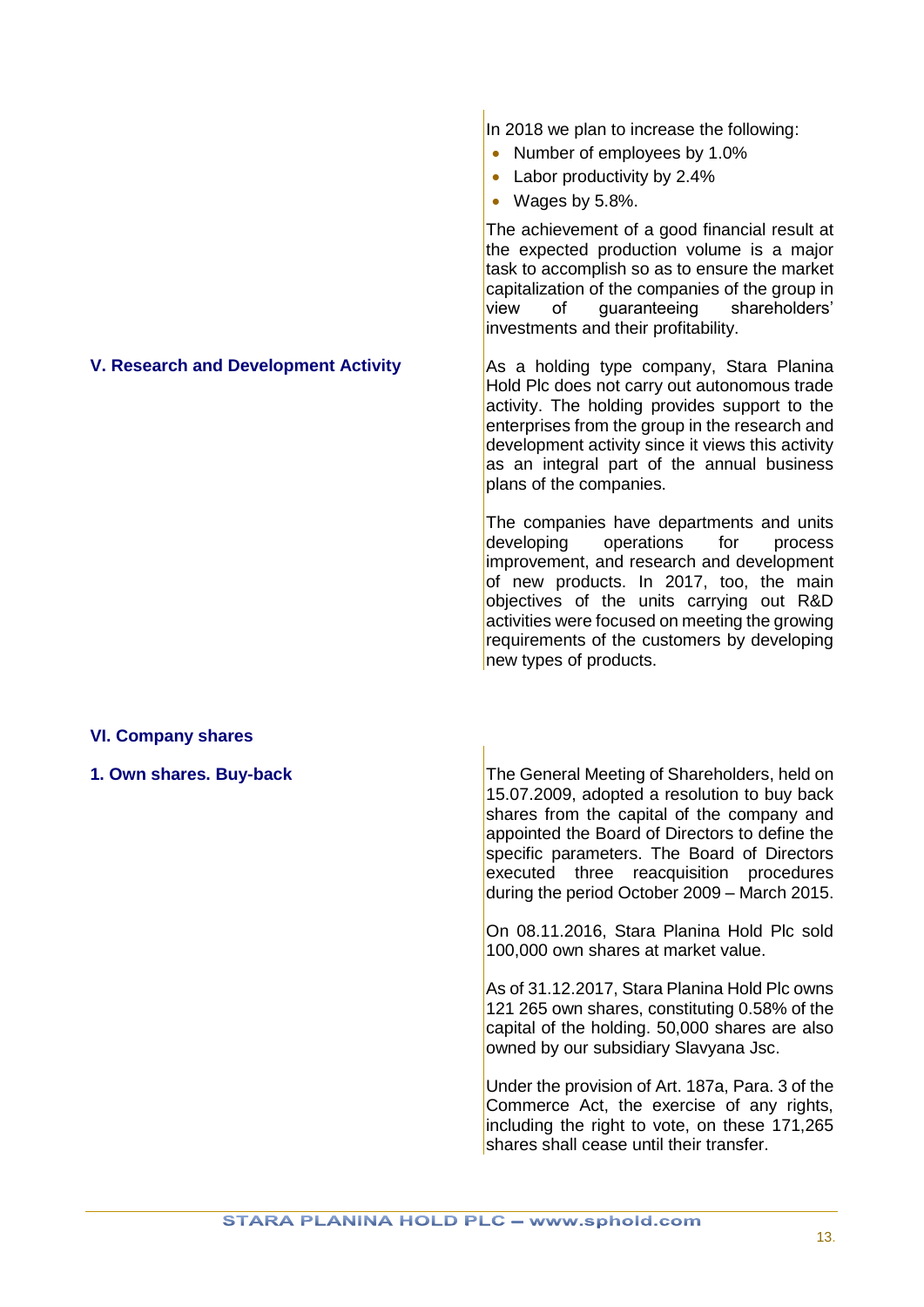#### <span id="page-13-0"></span>**2. Changes in the company share prices** The average stock exchange price of one

share on the last business day of 2016 was BGN 6.49 and on the last business day of 2017 – BGN 8.01.

The intensified activity of investors on the Bulgarian Stock Exchange resulted in wide discrepancy in relation to the movement of the most representative stock exchange index in Bulgaria SOFIX  $-$  in favor of the holding's stock, which reached an annual growth of 23.4% at an index increase of 15.2%

At the time, the traded stock shares of the group companies of Stara Planina Plc also registered significant growth, in which the discount between the holding and the subsidiaries preserved its levels.

#### **Market capitalization** (million BGN)



The market capitalization of Stara Planina Hold Plc reached BGN 168 million at the end of the year compared to BGN 136 million at the end of 2016. Four of the holding's entities are public companies and their market capitalization is determined by the stock exchange.

This allows for calculating the ratio between the market capitalization of the holding and the<br>market capitalization of its shares. capitalization of its shares. Traditionally the price of the holding is lower than the total price of its shares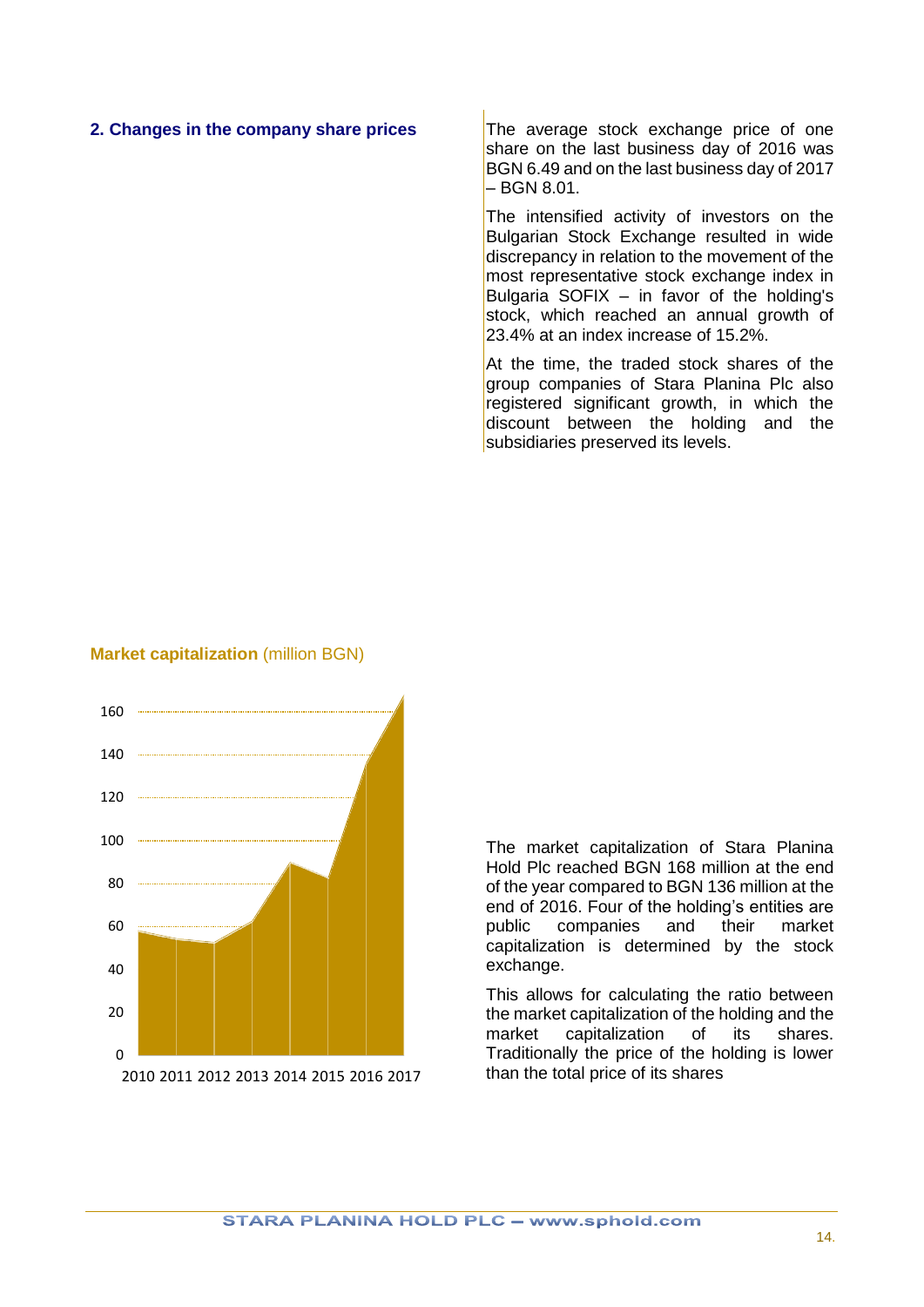#### **Share price over Y2017**



#### *Source:* [Infostock.bg](http://www.infostock.bg/infostock/control/quotes/CENHL)

The stock is also a part of a number of STOXX<sup>®</sup> indices, including: STOXX All Europe Total Market, STOXX Balkan TMI, STOXX Balkan TMI ex Greece & Turkey, STOXX Bulgaria Total Market, STOXX Eastern Europe TMI, STOXX Eastern Europe TMI Small, STOXX EU Enlarged TMI, STOXX Global Total Market. Stara Planina Hold has traditionally been part of the portfolios of local institutional investors, which support the share price.

The shares of Stara Planina Hold Plc occupy segment "Standard" of the Bulgarian Stock Exchange. BSE code: **5SR**.

Stara Planina Hold Plc has a free float of 58.6% and its shares are among the most actively traded on the BSE-Sofia where the liquidity continues to pose a major concern. Holding's shares are a part of the SOFIX blue chip index. Stara Planina Hold Plc is also included in the BGTR30, BGBX40 and CGIX stock exchange indices. The CGIX index includes the issuances of shares of seven companies with the best corporate governance on the Bulgarian Stock Exchange.

| Closing price per share (in BGN) at year- |  |  |  |  |
|-------------------------------------------|--|--|--|--|
| <b>end</b>                                |  |  |  |  |

| 2012   2013   2014   2015   2016   2017                                               |  |  |  |
|---------------------------------------------------------------------------------------|--|--|--|
| $\vert$ 2.52 $\vert$ 2.99 $\vert$ 4.30 $\vert$ 3.95 $\vert$ 6.49 $\vert$ 8.01 $\vert$ |  |  |  |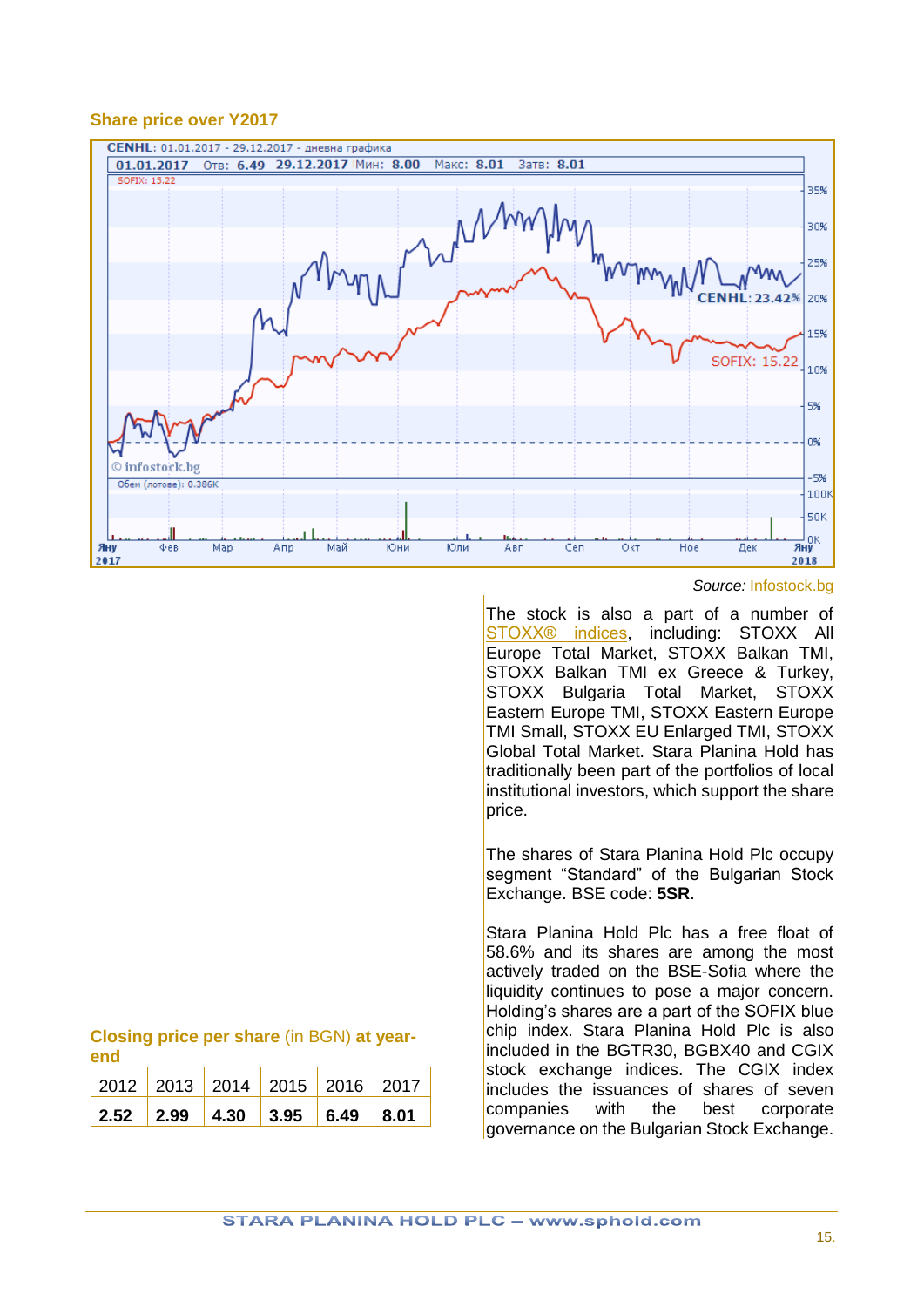#### <span id="page-15-0"></span>**5. Dividend policy**



Stara Planina Hold Plc follows a policy of annual dividend distribution. The Board of Directors assumes that at the annual general meeting of the shareholders, the tradition of allocating some of the financial profit for paying out of dividends will be continued.

Every year since its establishment, Stara Planina Hold Plc has paid out dividends. The total amount of the distributed dividend up to and including 2017 is BGN 16.295 million. The initial investment in the holding company has dividend coverage of 9.3 times.

Stara Planina Hold Plc pays out dividends in accordance with the Public Offerings of Securities ACT and other applicable legal regulations – under contract with Central Depository AD and through the branch network of International Asset Bank AD in regional cities.

Over the last several years the management of Stara Planina Hold Plc has been applying a new element in its comprehensive transparency policy and has been announcing its proposals for divided from the enterprises from the holding's group as early as March.

<span id="page-15-1"></span>**VII. Branches, Employees** Stara Planina hold Plc does not have any branches.

> At the end of 2017, Stara Planina Hold Plc has a total of 4 employees under employment contracts. The company has been employing a law firm on a retainer. All company employees possess university degrees and adequate qualifications for their positions. During the last calendar year, the company has not hired any temporary employees.

- **Position:** Investor Relations Director
	- Chief Accountant
	- Director of Development
	- Office Manager

No arrangements for the participation of the employees in the capital of the issuer, including through issuance of shares, options or other securities of the issuer.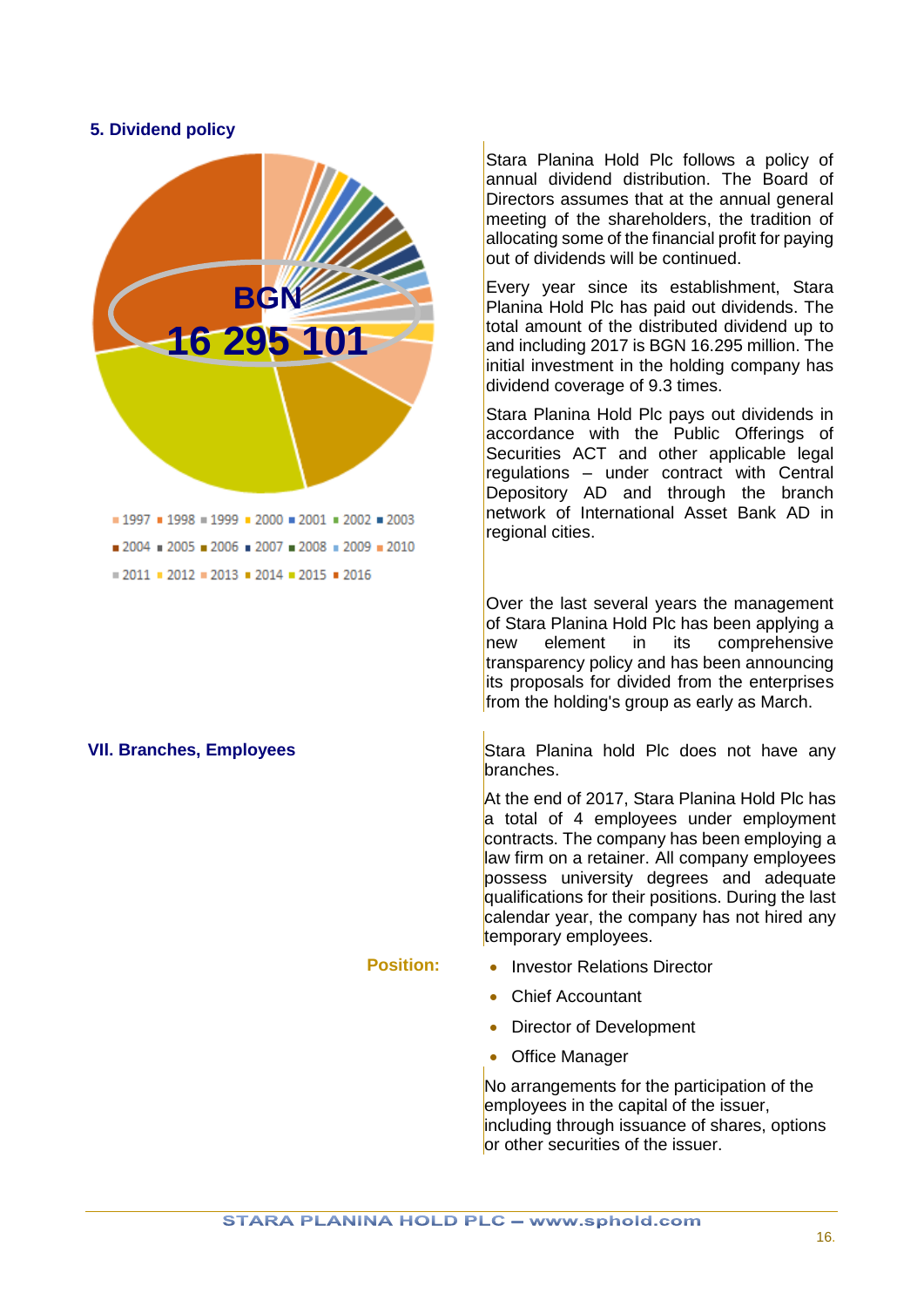#### <span id="page-16-0"></span>**VІIІ. Financial instruments used by the enterprise**

<span id="page-16-1"></span>**1. Accounting policy In compliance with the accounting legislation** in force in Bulgaria, since the beginning of 2003 Stara Planina Hold Plc has been applying the International Financial Reporting Standards. These annual financial statements are prepared in compliance with the International Financial Reporting Standards adopted by EU. The company continues to apply the same accounting policy as for the preparation of the 2016 annual financial statements.

> The accounting policy of the Company is described in the Explanatory Notes submitted with the Annual Financial Statements.

> In accordance with the accounting policy, the investments in the subsidiaries are reported under the historical cost method and the growth of the capital of these companies and it is not reflected in terms of current cost in the individual statements of Stara Planina Hold Plc.

> The primary business operations of the company are sale, purchase and management of shares. The main portion of the 2017 revenue is formed by dividend revenues. This current revenue is used by Stara Planina Hold Plc mainly to finance the holding companies, fulfillment of the undertaken obligations under the adopted dividend policy as well as for administrative needs.

> Throughout the reporting year, the accounting policy of the company has not changed from the previous reporting periods. No errors were found, both in the current and the prior reporting periods. Therefore, there are no adjustments due to errors or adjustments resulting from change in accounting policy, and no adjustments in approximate accounting estimates.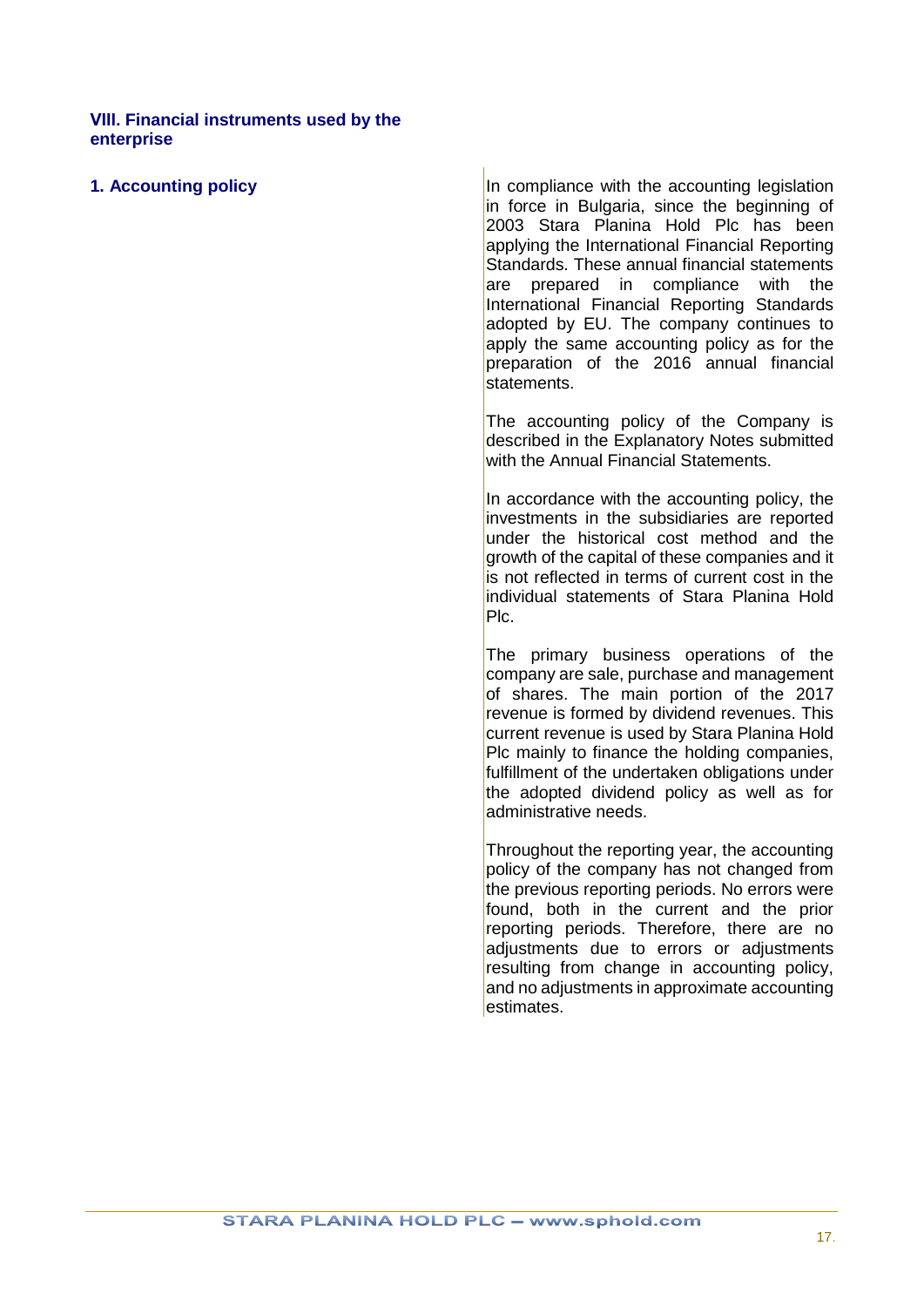#### <span id="page-17-0"></span>**2. Major indicators for financial and accounting analysis**

#### **Profitability Indicator**

|    | 31.12.2016 | 31.12.2017 |
|----|------------|------------|
| К1 | 0.137      | 0.145      |
| K2 | 0.128      | 0.132      |

- **K1** Profitability ration of the own capital = Financial result/Own capital
- **К2** Assets capitalization ratio = Financial result/Amount of real assets

#### **Efficiency Indicator**

|    | 31.12.2016 | 31.12.2017 |
|----|------------|------------|
| K3 | 5,421      | 6.339      |
| K4 | 0.184      | 0.158      |

- **K3** Expenses efficiency ratio = Total income/Total expenses
- **K4** Income efficiency ratio = Total expenses/ Total income

#### **Liquidity Indicator**

|    | 31.12.2016 | 31.12.2017 |
|----|------------|------------|
| К5 | 5.828      | 3,499      |
| К6 | 3.747      | 0.300      |

- **K5** Total liquidity ratio = Current assets/short term liabilities
- **K6** Quick liquidity ratio = (Short term receivables + Short investments + Monetary amounts)/short term liabilities

#### **Financial autonomy Indicators**

|     | 31.12.2016 | 31.12.2017 |
|-----|------------|------------|
| K7  | 15.365     | 10,806     |
| К8. | 0.065      | 0.093      |

- **К7** Financial autonomy ratio = Own capital/Borrowed amounts
- **К8** Debt ratio = Borrowed capital/Own capital

Profitability (yield) is the ability of the company to provide economic profit to its owners through the skillful management of the assets. of the own and borrowed capital and of the other liabilities. It is the main indicator for the efficiency of the activity carried out by us. The main activity of the company is the salepurchase and management of shares.

The analysis of the profit and expenditure efficiency for 2017 shows that per BGN 1 of expenses there were received BGN 5.42 of income. The income fully cover the expense of the company which is a provides for positive cash flow from operation activity and meeting of the undertaken dividend obligations as well as for partial financing of the companies from the portfolio of the Holding.

As in previous periods, in 2017 Stara Planina **Hold Plc promptly discharges its current debts** with the available current assets. The liquid structure of the current assets and liabilities allows for part of the amounts to be allotted for long-term financing of the controlled companies.

The ratios of the financial autonomy characterize the financial independence of Stara Planina Hold Plc from creditors and the ability to meets its obligations. We achieve good financial autonomy which guarantees the interests of the owners.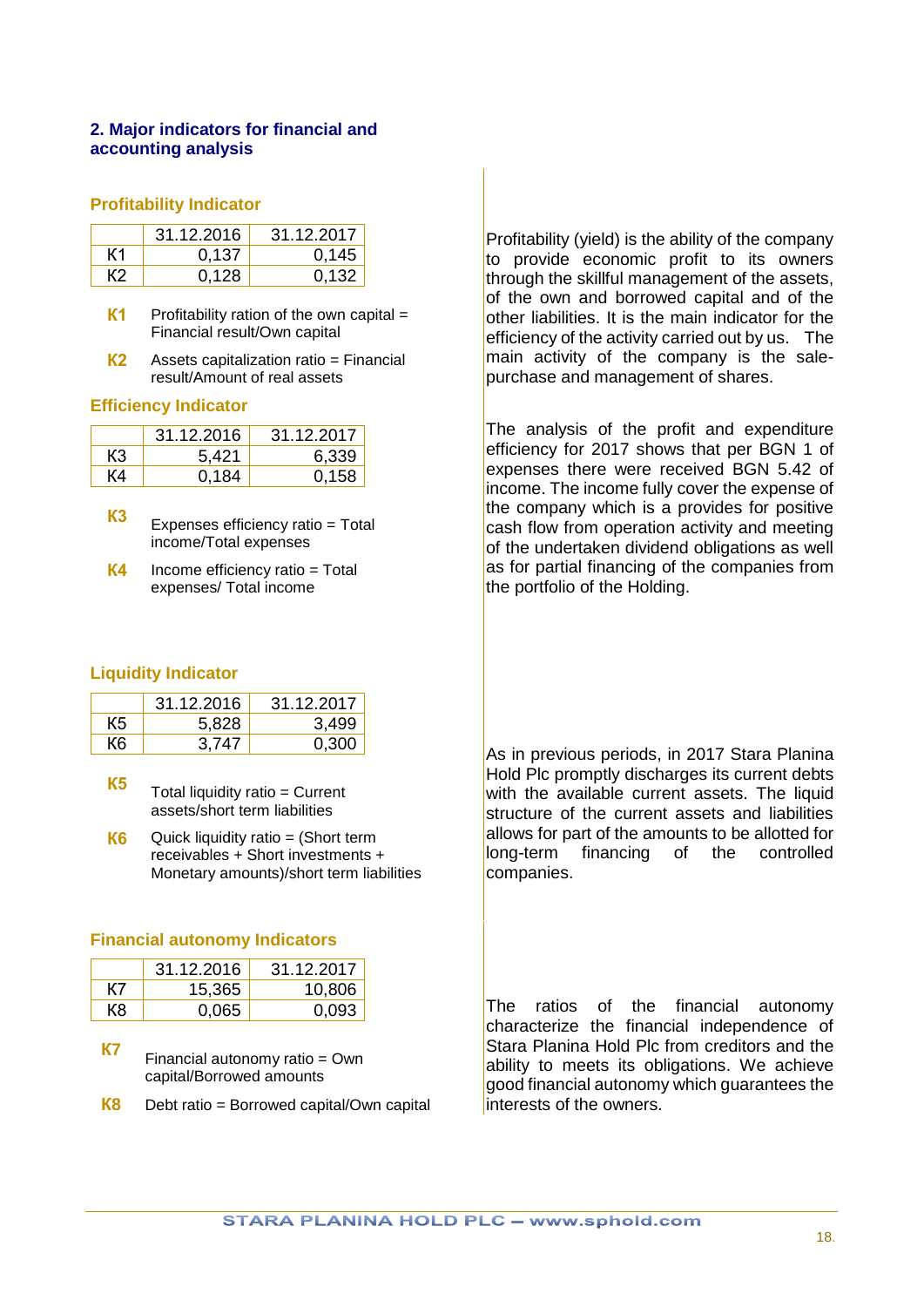# <span id="page-18-0"></span>**3. Financial instruments**

The biggest item in the financial instruments used by the enterprise are the participations of Stara Planina Hold Plc in the subsidiary and associated enterprise.

Financial instruments of the Company are detailed in the Explanatory Notes presented to the Annual Financial Statements.

Typical of the investments of Stara Planina Hold Plc (stock exchange code 5SR) in subsidiaries and associates is that 4 of them are public companies whose stock have been admitted for trade on the Bulgarian Stock Exchange: Hydraulic elements and systems Plc (stock exchange code 4HE), M+C Hydraulic Plc (stock exchange code 5MH), Elhim Iskra Plc (stock exchange code 52E) and Bulgarian Rose Plc (stock exchange code 4BH).

Next, in terms of significance, come the long and short term loans granted to the companies from the portfolio of Stara Planina Hold Plc. They are entered as per their nominal value of occurrence. As of the end of the reporting period, there are no data for the presence of circumstances for impairment of receivables and such has not been carried out. The distribution as 31.12.2017 is specified in Section IX of the report.

The policy of Stara Planina Hold Plcwith wiht regard to the management of the financial resources is directed mainly at the management of the enterprises from the portfolio. The free cash amounts are directed at the financing of the companies.

# <span id="page-18-1"></span>**4. Liquidity**

Considering the specifics of the activity, the major portion of the cash inflows is generally formed by the received dividends, and the cash outflows are used to payout dividends to the shareholders, purchase shares and cover administrative overheads related to its maintenance.

It is long-term corporate governance policy of Stara Planina Hold Plc to use the available cash resource to fund projects of its portfolio companies. This produces a positive effect, especially in the current period of tightened financing with banks.

The company has not undertaken any obligations to incur capital expenses at the end of the reporting period.

### <span id="page-18-2"></span>**5. Exposition of the enterprise with regard to the risk**

The market risk consists of three types of risk:

Currency risk –the risk that the value of a financial instrument will fluctuate due to the change in the currency exchange rates

Interest risk – the risk that the value of a financial instrument will fluctuate due to changes in the market interest rates

Price risk – this is the risk that the value of a financial instrument will fluctuate as a result of changes in the market prices.

As of 31.12.2017 Stara Planina Hold Plc does not have any financial instruments in foreign<br>currency, interest bearing financial currency, interest bearing financial instruments of Stara Planina Hold Plc are only from the granted loans. All of them are with fixed annual interest rate of  $3 - 4.5\%$ .

Investments in subsidiary and associated enterprises are reported and presented as per the acquisition cost method. The nature of the financial instruments used by the enterprise shows that the market risk does not exercise huge influence on the financial results.

Credit risk – Stara Planina Hold Plc has granted loans to enterprises from its portfolio which have longstanding and untarnished credit reputation which minimizes credit risk.

Due to the nature of the financial instruments used by Stara Planina Hold Plc, the liquidity risk and the interest risk of the cash flow are also kept at a minimum.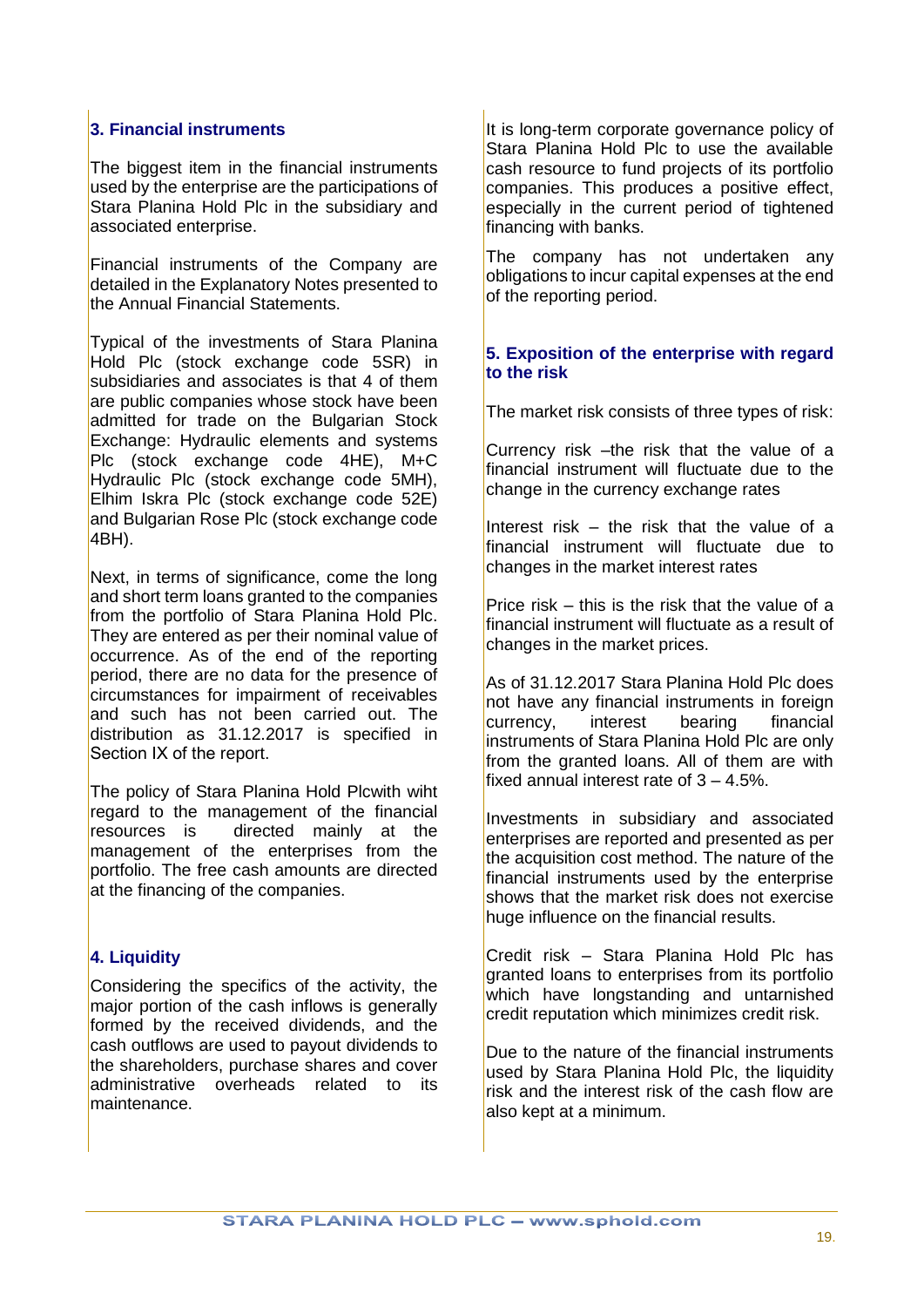#### <span id="page-19-1"></span><span id="page-19-0"></span>**VІІІ. Declaration of corporate management**

#### **1. National Code of corporate governance**

Stara Planina Hold Plc implements a long-term Good Corporate Governance Program. It provides for the realization of a number of initiatives in several major directions, whose implementation is in the context of the priority goals set in the program, namely: protection of shareholders' rights; ensuring equal attitude towards each shareholder (including minority and foreign shareholders); ensuring the recognition of the rights of the parties interested in the management and the sustainable development of the company and to encourage the collaboration with them; ensuring prompt and accurate disclosure of the statutory required information related to Stara Planina Hold Plc regarding important issues of the financial condition, results from activity, ownership and management of the company; support of the strategic management of Stara Planina Hold Plc, the efficient control over the activity of the Board of Directors and its reporting before all interested parties.

On 30.10.2007 the Board of Directors of Stara Planina Hold Plc considering the important role of the modern corporate governance for the support of sustainable development of the national economy of the Republic of Bulgaria and lead by its determination to continue the implementation of internationally recognized standard for good corporate management and as issuer, registered at the Bulgarian Stock Exchange - Sofia, Official market, segment A, resolved that the holding shall carry out its activity in compliance with the principles and provisions of [the National Code For Corporate](http://www.sphold.com/FILES/CGCode_EN-2012.pdf)  [Governance.](http://www.sphold.com/FILES/CGCode_EN-2012.pdf)

#### <span id="page-19-2"></span>**2. Implementation of the Code**

The management of Stara Planina Hold Plc applies the National Code based on the "comply or explain" principle. The application of this principle is based on EU Commission Recommendation on the quality of corporate governance reporting.

The major direction when executing the Program of Stara Planina Hold Plc was to bring all internal acts of the company and its activity

as a whole in line with the continually changing legislation in force.

All internal regulations listed below may be found in the [Corporate Governance](http://www.sphold.com/en/investor-relations/corporate-governance) section on the company website.

Stara Planina Hold Plc participates in the discussion of draft amendments and supplements or new acts in the field of the public offering of securities presented by the competent authorities. As a member of the [National Corporate Governance Committee,](http://nkku.bg/?language=2) Stara Planina Hold Plc participates through its representative in the discussion and adoption of amendments to the National Code, effective April 2016.

All financial reports of the company are being prepared in compliance with the IAS, and the annual audit is carried out by an independent auditor in order to ensure unbiased and objective assessment of the manner in which these reports have been prepared and presented. The financial reports are accompanied by detailed activity reports.

The Board of Directors shall direct and control the company in a responsible and independent manner according to the vision, goals and strategies of the company and in the best interest of all shareholders. It shall monitor the performance of the company and initiate changes in the management of its operations, when necessary. The Board of Directors shall treat all shareholders equally; act in their best interest and in a diligent manner. The members of the Board of Directors shall base their actions on common principles of integrity and managerial and professional competence. The Board adopts and adheres to an Ethics Code.

The Board of Directors must provide and control the establishment and proper functioning of a corporate risk management system; establish and control the integrated functioning of the company financial and accounting systems; guide, approve and control the implementation of the company's business plan; material transactions; and all other operations and actions required by the company's Rules of Procedure. The Board of Directors reports its activity to the General Meeting of Shareholders. Upon proposing new members of the Board of Directors, the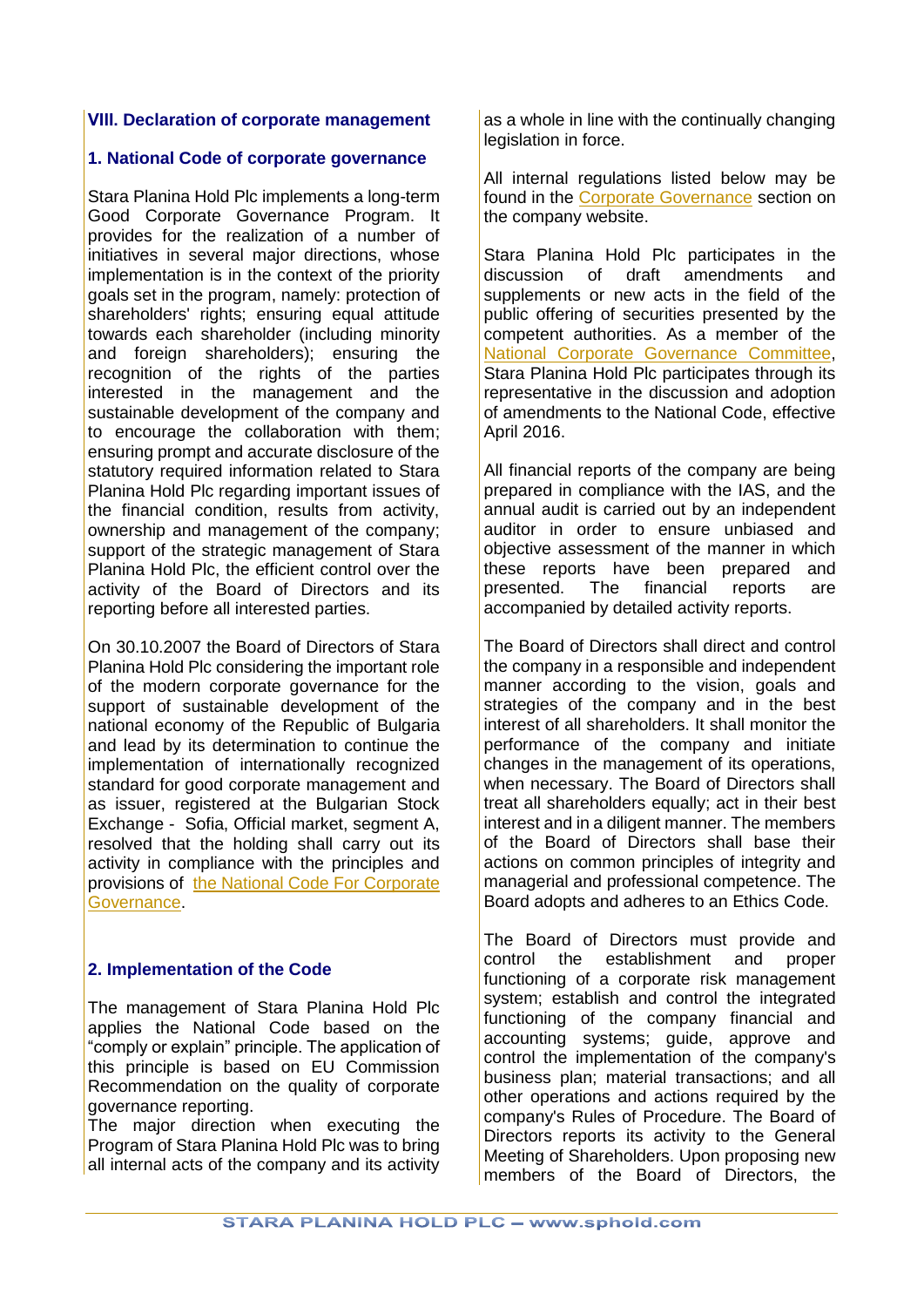principles of compliance of the candidates' competencies with the nature of the company's activities must be followed. The responsibilities, tasks, duty of care and duty of loyalty of Board members to the company as well as the criteria and level of remuneration and the conditions for removal from the Board should be stipulated by contract.

The number of members and the structure of the Board of Directors are determined by the Articles of Association. The composition of the Board is structured in a way which ensures the professionalism, independence and impartiality of its resolutions related to the management of the company. The Board of Directors has allocated the tasks and obligations among its members. The basic function of independent directors is to oversee and control the functions carried out by executive management and to contribute effectively to the company's performance in the best interest of all shareholders and in respect of their rights. The Chairman of the Board of Directors should be an independent director. The members of the Board of Directors shall have the knowledge and experience required for the position they take; after their election the new members of the Board of Directors have to be familiarized with the basic legal and financial issues related to the company's activities and performance. Increasing the competency and upgrading the qualifications of the members of the Board of Directors is an ongoing practice and their training is encouraged.

The succession of the mandates ensures effective operation of the company and compliance with legal requirements.

The members of the Board of Directors have sufficient time to carry out their tasks and duties. The company's Rules of Procedure limit the number of management positions the members of the Board are allowed to hold in companies, outside the portfolio of Stara Planina Hold Plc as well as the number of consecutive mandates of the independent members. The size and the structure of the remuneration of the members of the Board of Directors are defined by the General Meeting of the Shareholders. They shall take the following into account: the responsibilities and contribution of each member, the availability and ability to select and retain qualified and loyal members, the need to have the interests of the members of the Board of Directors aligned with the long-term interests of the company. The remuneration of the independent members of the Board of Directors is invariable. In compliance with a decision of the Shareholders, it also has a variable part.

The General Meetings of Shareholders adopted a Remuneration Policy for the members of the Board of Directors, which aims to support the long-term business goals of the company and to encourage behavior which facilitates the creation of value for the shareholders while ensuring competitive level of remuneration sufficient to attract and retain directors possessing qualities required for the successful management and development of the company. The Remuneration Policy determines the specific additional incentives associated with certain performance and economic group indicators under clear criteria. Information on the remunerations of the members of the Board of Directions is disclosed in a special annual report which is a separate document to the Annual Financial Statements of the company. The policy defines the principles of forming the amount and the structure of the remuneration. The company has accepted general rules for the members of the Board of Directors, in which the functions and responsibilities of the Board as well as the appointment and release of members are stipulated.

The Board of Directors of Stara Planina Hold Plc has accepted procedures to avoid and disclose conflicts of interest. They oblige the members to avoid any actual or potential conflict of interest, while if necessary, they shall immediately disclose conflicts of interest and provide the shareholders access to information regarding transactions concluded between them, the company or any related party. On the other hand, every conflict of interest in the company shall be disclosed to the Board of Directors. Stara Planina Hold Plc does not and shall not allow transactions between the company and members of the Board of Directors and any related party.

With regards to the specifics of the company, the Board of Directors has determined the need to create an Audit Committee. The Audit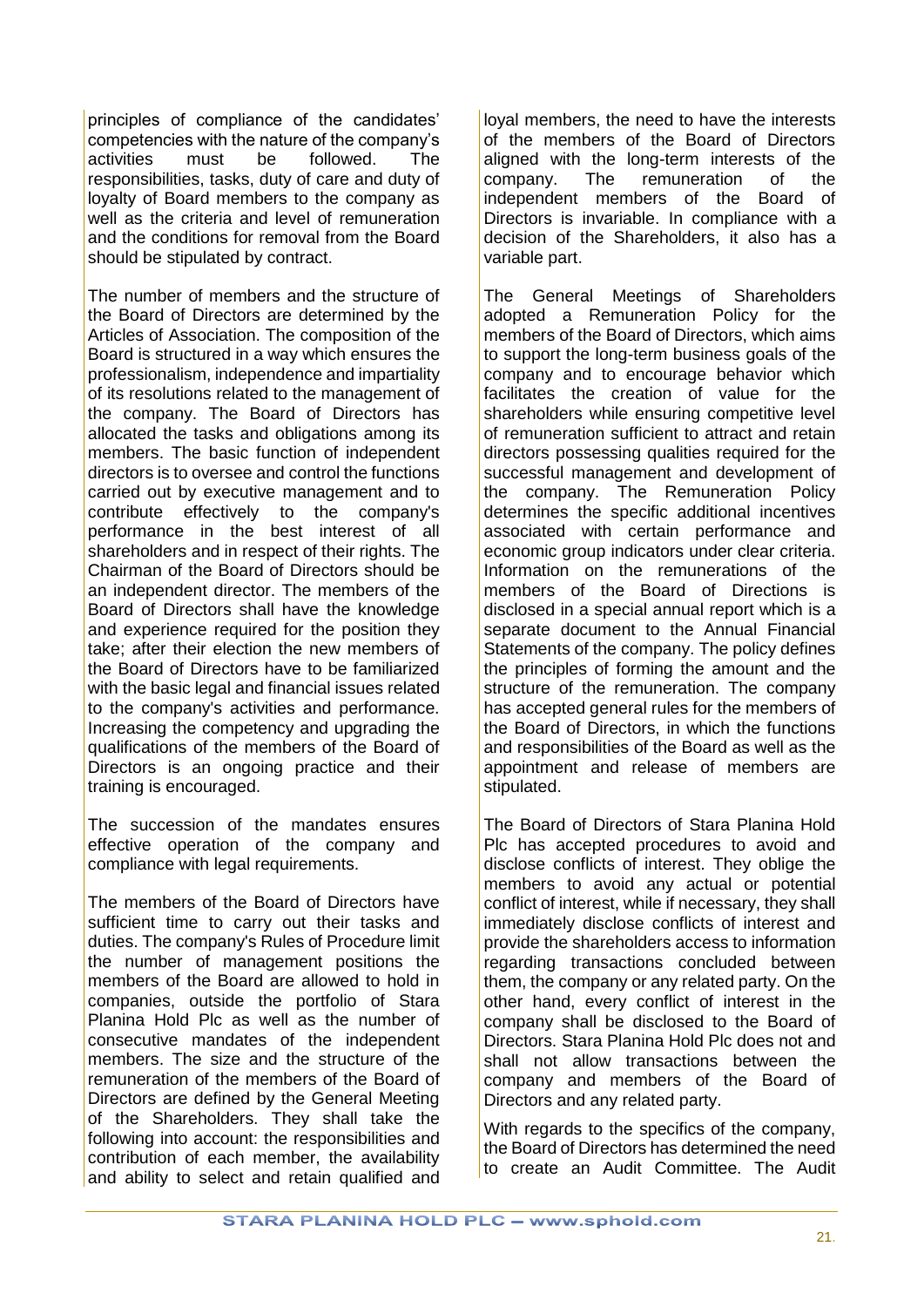Committee operates under its own set of operating rules and schedule of activities. The audit committee supervises the internal audit process and monitors the overall relations with the external auditor, including the nature of non-audit services, provided by the latter. Its activities were focused on the increase of the effectiveness of financial reporting processes, the systems for internal control and risk management.

The Audit Committee shall, in accordance with the established professional standards and requirements, present in writing at the General Meeting of Shareholders a motivated proposal for the selection of external auditor.

The company has developed an internal control system which should also ensure the effective operation of the reporting systems and reveal information with regard to any material risks the company might face and their effective management.

The corporate management of Stara Planina Hold ensures the equal treatment of all shareholders, including minority and foreign shareholders and is responsible for the protection of their rights. It facilitates the exercising of these rights within the limits permitted by applicable law and in accordance with the internal rules of the company.

All shareholders have access to information regarding their rights.

All shareholders have access to information about the rules under which General meetings shall be convened and held, including voting procedures. The company shall provide sufficient and timely information concerning the date and venue of the General meeting, as well as detailed information on the issues to be discussed and decided on at the meeting. During the General Meeting of Shareholders, corporate management shall ensure that each shareholder has the right to express their opinion and ask questions during the General Meeting.

Shareholders have the right to vote at the General Meeting of the company themselves or through authorized representatives. Rules for Organization and Carrying-Out of Regular and Special General Meetings of Shareholders have also been adopter guaranteeing the equal treatment of all shareholders and the right of each shareholder to state his/her opinion on the items on the agenda of the meeting. The procedure and rules for the carrying-out of the General Meeting of Shareholders do not encumber the voting and do not make it more expensive. These procedures encourage the participation of shareholders in the General Meeting but do not provide an option for remote attendance through technical means as this would make the carrying-out of the meeting more costly. Rules for voting by proxy have been adopted. All members of the corporate management attend the general meetings of the shareholders. It assists the shareholders, appointed by the court, with the inclusion of additional items on the agenda of the General Meeting and guarantees the right of the shareholders to be informed about the adopted resolutions. The texts of the written materials on the agenda of the general meeting are specific and clear and do not mislead the shareholders. All proposals on major corporate events are presented as separate items in the agenda, including the proposal for the distribution of profit. The rules for organizing and holding General Meetings ensure a mechanism for cooperation with shareholders who have made use of their right to add further items and to propose resolutions on issues already included in the agenda. The decisions of the General Meeting are published on the company's website for a period of 10 years. The company has not emitted shares of a different class. The company has no shareholders with control rights.

Increasing the trust of shareholders, investors and parties interested in the management and operation of the company has been one of the major commitments of the corporate management. In this regard, the company is continually strengthening its position of a stable entity. In 2017, too, we continued to endorse and apply various means to disclose current information about the financial and economic position of the company and important corporate events as well as their popularization.

Stara Planina Hold Plc has an established policy and system for disclosure of information in accordance with legal requirements. It guarantees equal access to information to all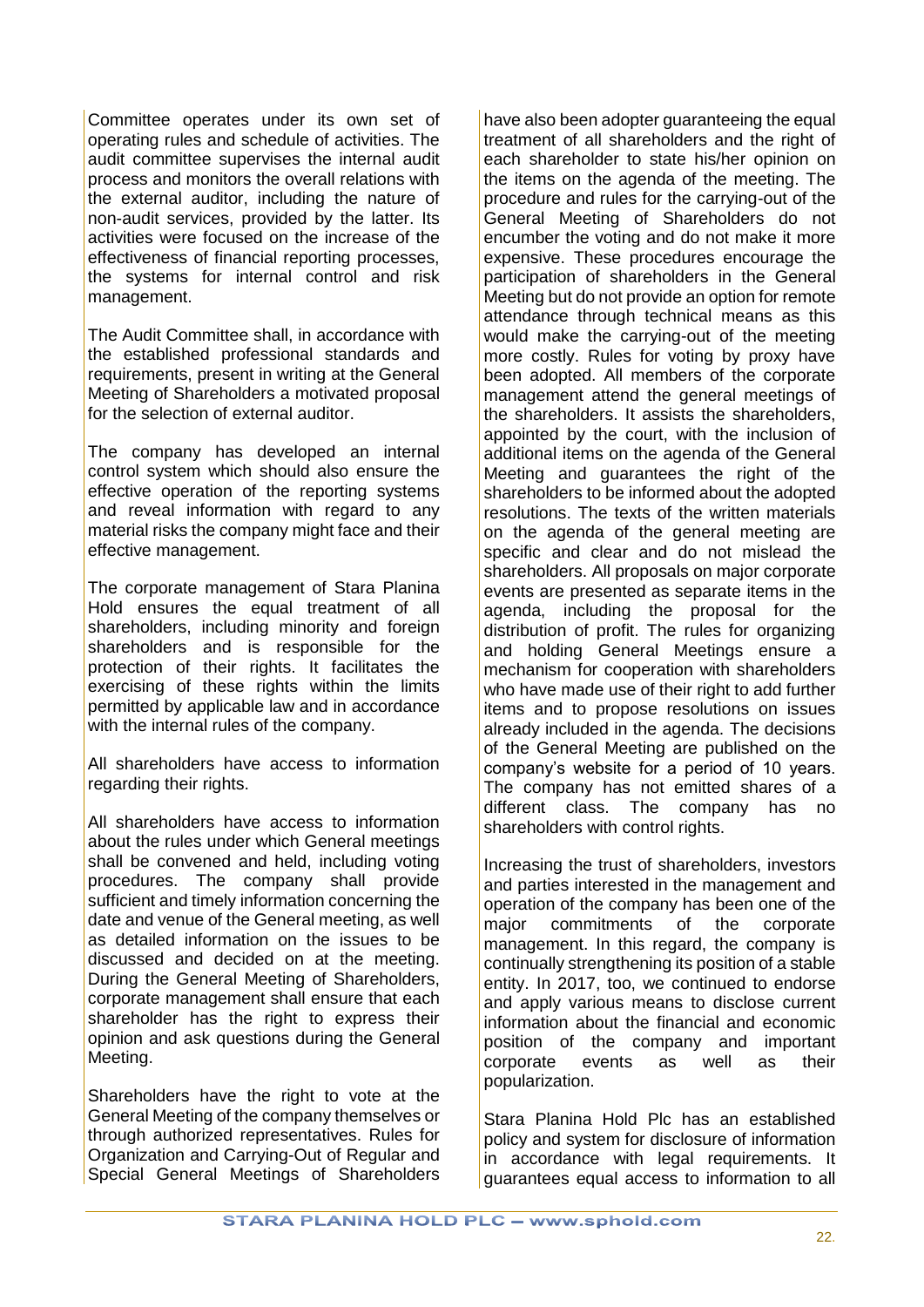stakeholders (shareholders, interested parties, investment community) and prevents abuse of insider information. The system for disclosure of information ensures full, timely, accurate and understandable information, which allows for objective and informed decisions and assessments. The holding has internal rules for the preparation of the annual and interim reports and rules for disclosure of information.

The company maintains its own website which contains information about the company, the management bodies, shareholder structure and the companies in the portfolio of Stara Planina Hold Plc. The section concerning corporate governance contains the internal regulatory documents, information about the shareholders' rights and their participation in the general meeting, financial statements for the last 10 years, information about dividend payments as well as about personal data protection. A special section contains materials on the forthcoming general meetings of shareholders, information about the resolutions adopted at the general meetings. Public access is provided to data on the initiatives of the company, to the auditors and the media which publish news about the company. The News section is particularly comprehensive and provides information about the periodic publications of the company, the forthcoming events as well as any other information connected with the operation of the holding. The system for questions from shareholders, interested parties and receipt of replies via electronic means proved its efficiency. A procedure has been provided for receiving dividends from previous years by the shareholders. We continue the practice of sending prompt replies to letters and inquiries from shareholders, including to those received via email and their storage in a register dully kept by the Investor Relations Director. A practice has been established where, irrespective of the nature of the request; the reply should contain detailed explanation of the rights of the holding's shareholders. The procedure for inheritance of shares is described in detail. Any shareholder who approaches the holding, irrespective of the request, is provided with comprehensive information about his/her rights and receives information on various issues with regard to the business and the current position of the company, including the historical prices of the shares of Stara Planina Hold Plc on the stock exchange. During this year the company, once more, uses two media that provide equal and timely access to the relevant information to the users: Infostock.BG and X3 News.

The corporate management of Stara Planina Hold Plc ensures the effective interaction with the stakeholders, identified by the company as such. The policy regarding stakeholders complies with the legal requirements and is in accordance with the principles of transparency, accountability and business ethics. A policy has been adopted that takes into account the interests of stakeholders and guarantees the balance between company development and the environment, in which it operates. Effective relations are maintained with the stakeholders. The company periodically informs shareholders, stakeholders and the investment community about various important issues. The internal rules were supplemented by commitments regarding the provision of comprehensive information and the interaction of the company with its shareholders, who are institutional investors, as well as with the Bulgarian Stock Exchange – Sofia Plc, which is a regulated market of financial instruments and with the investment firms on this market. The company's shares are not tradable under another jurisdiction.

Stara Planina Hold Plc participates actively in various forms of joint collaboration with state institutions and non-government organizations that are concerned with corporate management within the country. Throughout the reporting year we, once again, recognize the benefit of our collaboration and membership in the Bulgarian Industrial Capital Association. The Directors of Investor relations of the holding and the public subsidiaries are members of the Association of Bulgarian Investor Relations Directors. The holding has appointed its representative in the National Corporate Governance Committee.

The control related to the disclosure of information by Stara Planina Hold Plc is multidirectional. To date, there have been no violations of the rules and the deadlines for disclosure. The financial reports are published on the website of the holding immediately after they are sent to the regulating authority and to the public, which allows an opportunity for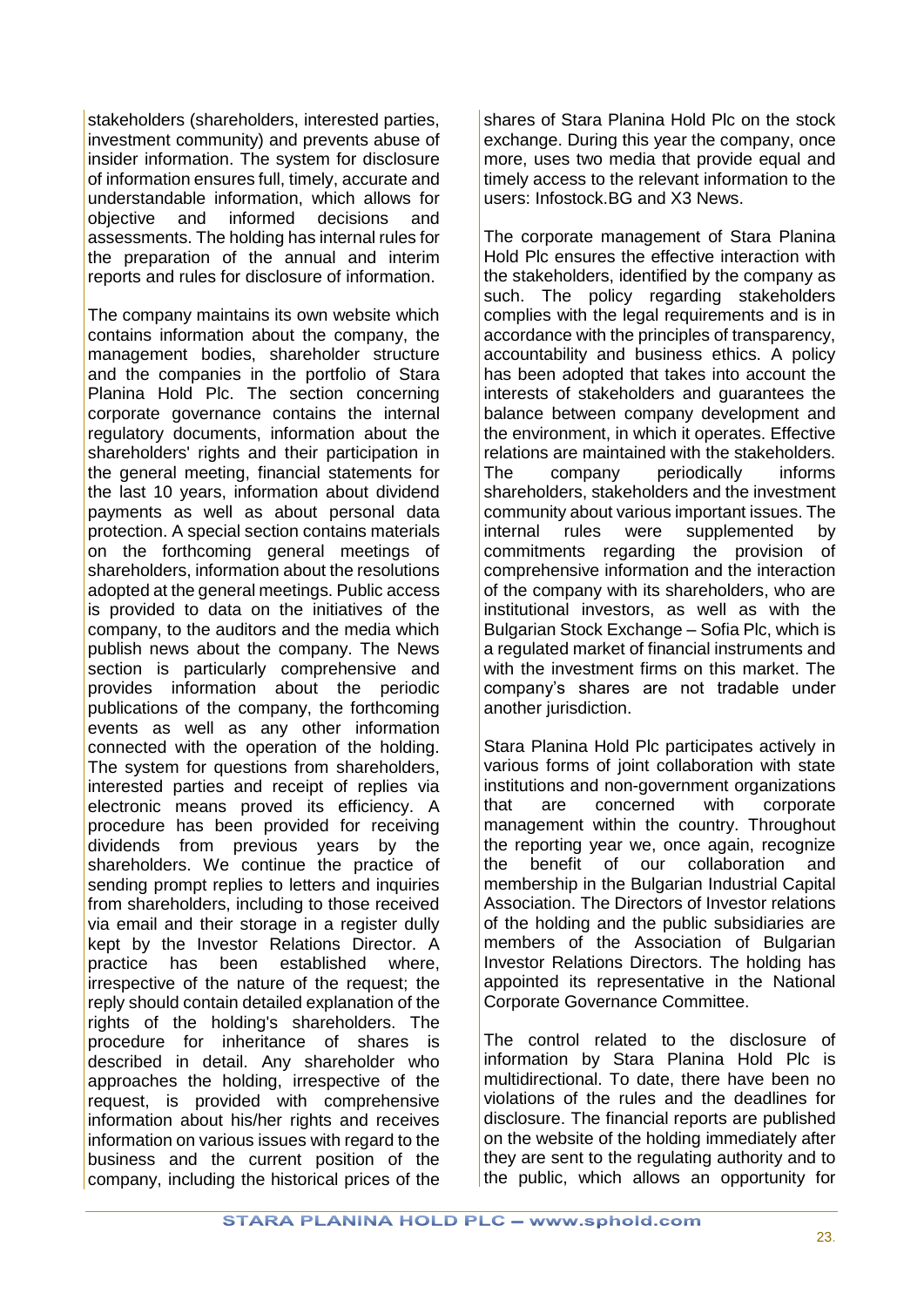control by the shareholders, investors and all stakeholders. Another form of control over the process of disclosure of information is exercised by the members of the Board of Directors over the Director of Investor Relations.

The Evaluation Card is an integral part of this report, developed by the National Corporate Governance Committee; it provides a realistic estimate of the level of adherence to the National Code by Stara Planina Hold Plc.

### <span id="page-23-0"></span>**3. Assessment of the implementation of the code**

With the changes to the National Corporate Governance Code in April 2016 and the changes in legislation from mid-2017, the implementation of the code is a process, which will continue throughout the current year.

In order to bring the activities to compliance with the National Corporate Governance Code, in February 2017, the internal rules and policies of the company were updated. New rules on the activities of the Audit Committee were adopted, which will be proposed for approval at the General Meeting of Shareholders.

The review of the code in regards to implementation of the underlying principle of "adhere or explain" leads to the conclusion that the company, as a whole, complies with the Code.

The implementation of the recommendations in the Code is the responsibility of corporate management. In this sense, the application of specific texts of the Code does not depend on corporate management, insofar as the appointment of members of the Board of Directors is a right and prerogative of the Shareholders.

In conclusion, we can summarize that the activities of the Board of Directors of Stara Planina Hold Plc throughout 2017 complied with the National Corporate Governance Code.

# <span id="page-23-1"></span>**4. Internal control and risk management system**

The management of the holding prepares an annual operations report, as well as a financial statement for every financial year, which gives an accurate and honest estimate of the financial status of the company at the end of the year, operational financial results, and the cash flows in compliance with the applicable accounting framework. The management's responsibility includes the implementation of internal control system aimed at the prevention, detection and rectification of errors and false statements, resulting from application of the accounting system. In this regard, the management observes the following principles in its activities:

- Adherence to a specific management and accounting policy, disclosed in the financial statements;
- Performance of all operations in accordance with the laws and statutory regulations;
- Coverage of all events and operations in a timely manner, with the accurate sums in the appropriate accounts and for the respective reporting period, so as to permit the preparation of the financial statements in accordance with the specifically set accounting framework;
- Compliance with the principle of prudence in the validation of assets, liabilities, revenue and costs; detection and termination of fraud and errors;
- Completeness and correctness of the accounting information;
- Preparation of reliable financial information: adherence to international financial reporting standards and compliance with the going concern principle.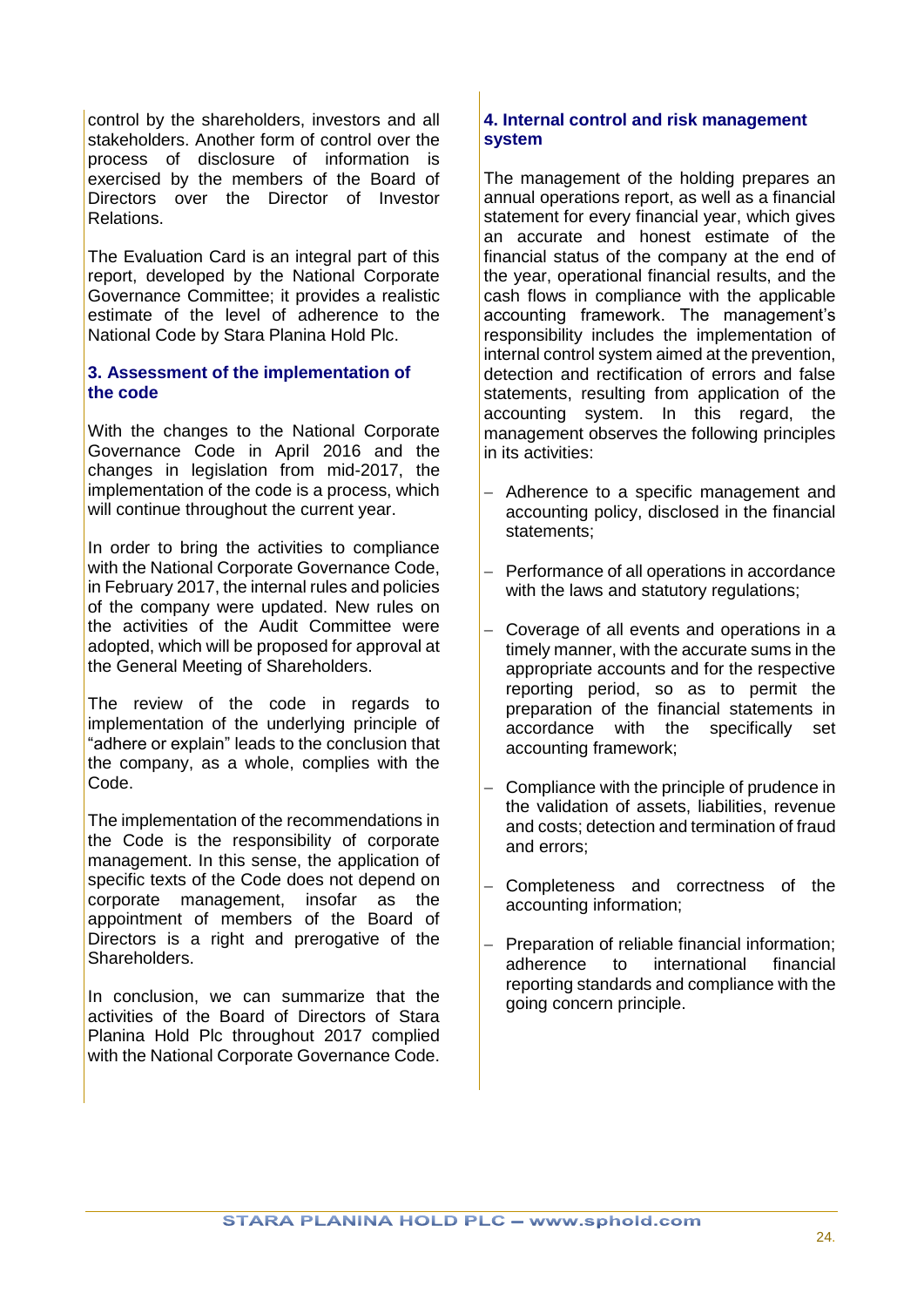#### <span id="page-24-0"></span>**5. Information Art. 10 of Directive 2004/25/EC**

The company has no significant direct or indirect shareholding participation (including indirect shareholding participation via pyramid structures and cross-shareholding) within the meaning of Art. 85 of Directive 2001/34/EC. There are no holders of securities with special control rights. There are no restrictions on voting rights. The rules that regulate the appointment and replacement of members of the Board of Directors and the introduction of amendments to the Memorandum are specified in the published Articles of Association of the company and are not regulated by the corporate management. Shareholders can make the decision for buy-back or issuance of shares in accordance with law. The Articles of

#### <span id="page-24-2"></span>**7. Information about the Board of Directors**

### **Board of Directors**

- Evgeniy Vasilev Uzunov Chairman of the Board of Directors
- Vasil Georgiev Veley member of the Board of Directors and Executive Director

Association have also provided authority to the Board of Directors to issue shares.

# <span id="page-24-1"></span>**6. Equal opportunities policy**

The company does not apply an equal opportunities policy with regard to the management body in aspects such as age, gender or education and professional experience.

The management structure is defined in the Articles of Association. The Board of Directors consists of three natural persons and one legal entity, which has in turn appointed a natural person as its representative. The appointment of members of the Board of Directors is a right and prerogative of the shareholders.

Stara Planina Hold Plc has one-tier management system. The Board of Directors is the management body of Stara Planina Hold Plc which caries out the planning and coordination of the entire activity of the company as laid down in the scope of its business activity and it also carries out all activities as provided in the law and the Articles of Association related to the organization, management and control. The Board of Directors prepares company activity report on annual basis. The organization of its work as ell as its obligations, responsibilities and powers are set out and specified in Rules for the work of the Board of Directors of Stara Planina Hold Plc. The Board of Directors adopts its resolutions on meetings which are held at least every three months in compliance with the statutory requirements regarding the rules for their calling and carrying-out.

The composition of the Board of Directors as elected by the General Meeting guarantees the independence and objectiveness of the iudgments and actions of its members with regard to the operation of the company.

For the reporting year, the members of the Board of Directors or persons connected with them have not concluded contracts with the company which are outside its usual business activity or significantly deviate from the market conditions.

In the reporting year there are no changes in the composition of the Board of Directors. The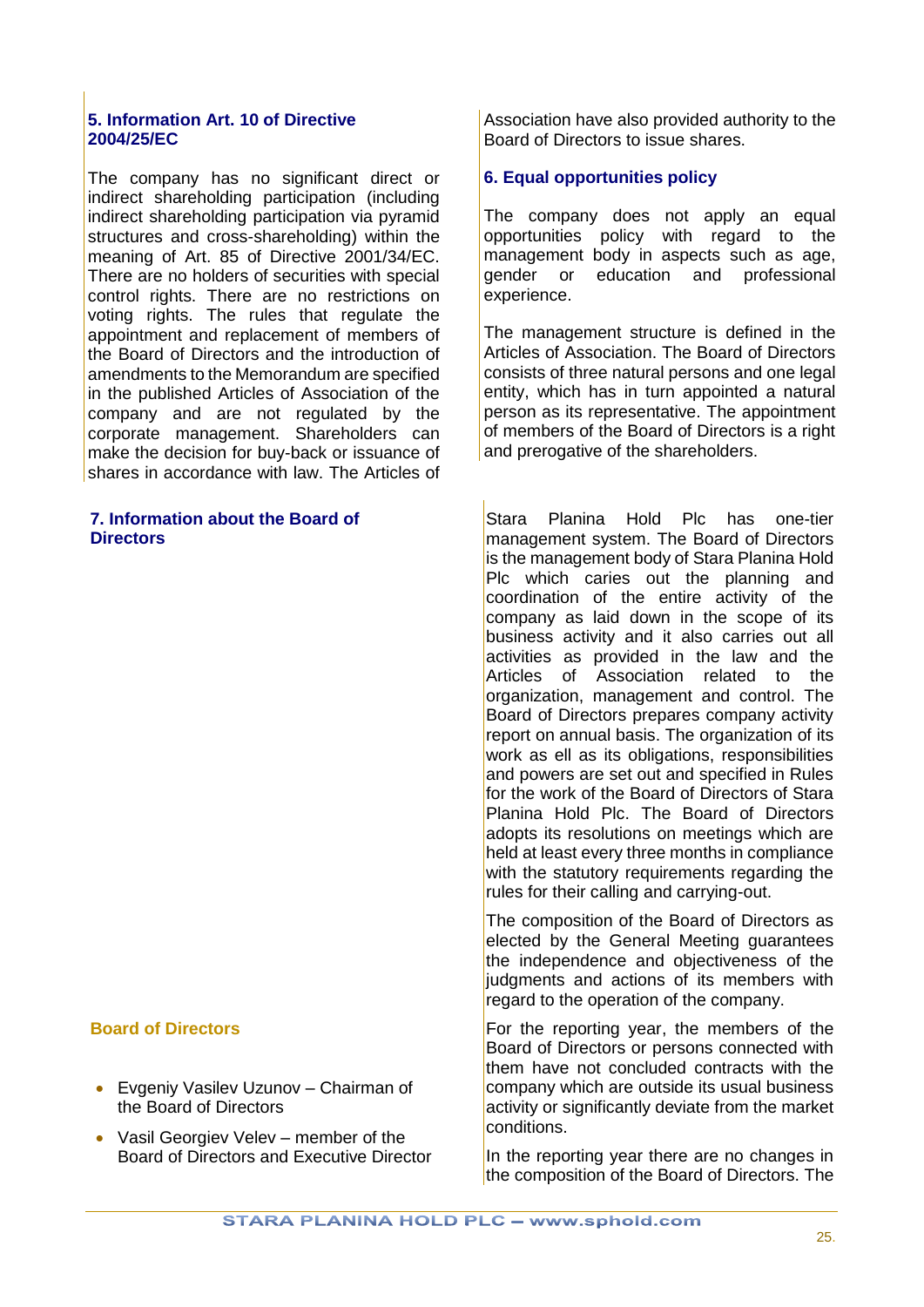- Finance Invest LTD, town of Plovdiv, resented in the Board of Directors by Spas Borisov Videv
- Stefan Atanasov Nikolov member of the Board

statutory requirement which provides that at least one third of the members of the Board of Directors shall be independent persons is met. Also there are no changes in the adopted criteria for the election of member of the Board of Directors. In our practice so far the Board of Directors has not faced a situation which represents emergence of direct or indirect conflict of interests between member of the management body and shareholder. There has not been established any instance of direct or indirect conflicts between the interest of a member of the Board of Directors and company's interest.

The next sections of the report contain additional data.

#### **Participation of the members of the Board of Directors**

| Member of the<br><b>Board of Directors</b> | Commercial companies, in<br>which the member owns more<br>than 25 percent of thecapital | Participation in the management of other<br>companies or co-operations as procurators,<br>managers or board members                                                                                                                                                                                                                                                                                                                                                                    |
|--------------------------------------------|-----------------------------------------------------------------------------------------|----------------------------------------------------------------------------------------------------------------------------------------------------------------------------------------------------------------------------------------------------------------------------------------------------------------------------------------------------------------------------------------------------------------------------------------------------------------------------------------|
| Evgeniy Vasilev<br>Uzunov                  | None                                                                                    | Elhim-Iskra Plc. - Pazardzhik, representative of<br>Garant-5 Ltd.;<br>Hydraulic elements and systems Plc. - Yambol,<br>representative of Loma Ltd.;<br>M+S Hydraulic Plc. - Kazanlak, representative of<br>Loma Ltd.;<br>Bulgarska Roza Plc. - Karlovo, representative of<br>Bic Hold Ltd.;<br>M+S-97 Jsc. - Kazanlak                                                                                                                                                                  |
| Vasil Georgiev Velev                       | Velev Invest Ltd.                                                                       | Elhim-Iskra Plc. - Pazardzhik;<br>Hydraulic elements and systems Plc. - Yambol,<br>representative of Velev Invest Ltd.;<br>M+S Hydraulic Plc. - Kazanlak, representative of<br>Velev Invest Ltd.;<br>M+S-97 Jsc. - Kazanlak; Bulgarian Rose Plc. -<br>Karlovo, representative of "Leasing Company"<br>Jsc; Fazan Plc. - Ruse, representative of Stara<br>Planina Hold Plc.;<br>Bic Hold Ltd. - Sofia; Garant-5 Ltd. - Plovdiv;<br>Velev Invest Ltd.;<br>Interfininvest Jsc. - Etropole |
| Finance Invest Ltd                         | None                                                                                    | None                                                                                                                                                                                                                                                                                                                                                                                                                                                                                   |
| Spas Borisov Videv                         | <b>BMP Ltd.</b>                                                                         | Hydraulic elements and systems Plc. - Yambol,<br>representative of Maya-PL Ltd.;<br>Bulgarska roza Plc. - Karlovo, representative of<br>Stara Planina Hold Plc.;<br>Elhim-Iskra Plc. - Pazardzhik;<br>Garant 5 Ltd. - Plovdiv;<br>Finans Invest Ltd. - Plovdiv;<br><b>BMP Ltd. - Plovdiv</b>                                                                                                                                                                                           |
| Stefan Atanasov<br>Nikolov                 | B & V Coffee Ltd. Radix<br>Bulgaria Ltd. Agora-22 Ltd.<br>Ves Trade Ltd.                | Prisma-Lux Ltd., B&V Coffee Ltd., Radix Bulgaria<br>Ltd., Agora-22 Ltd, ALPA-2000 Ltd.,<br>Herbstmond Bulgaria Ltd, Boryana Ltd.                                                                                                                                                                                                                                                                                                                                                       |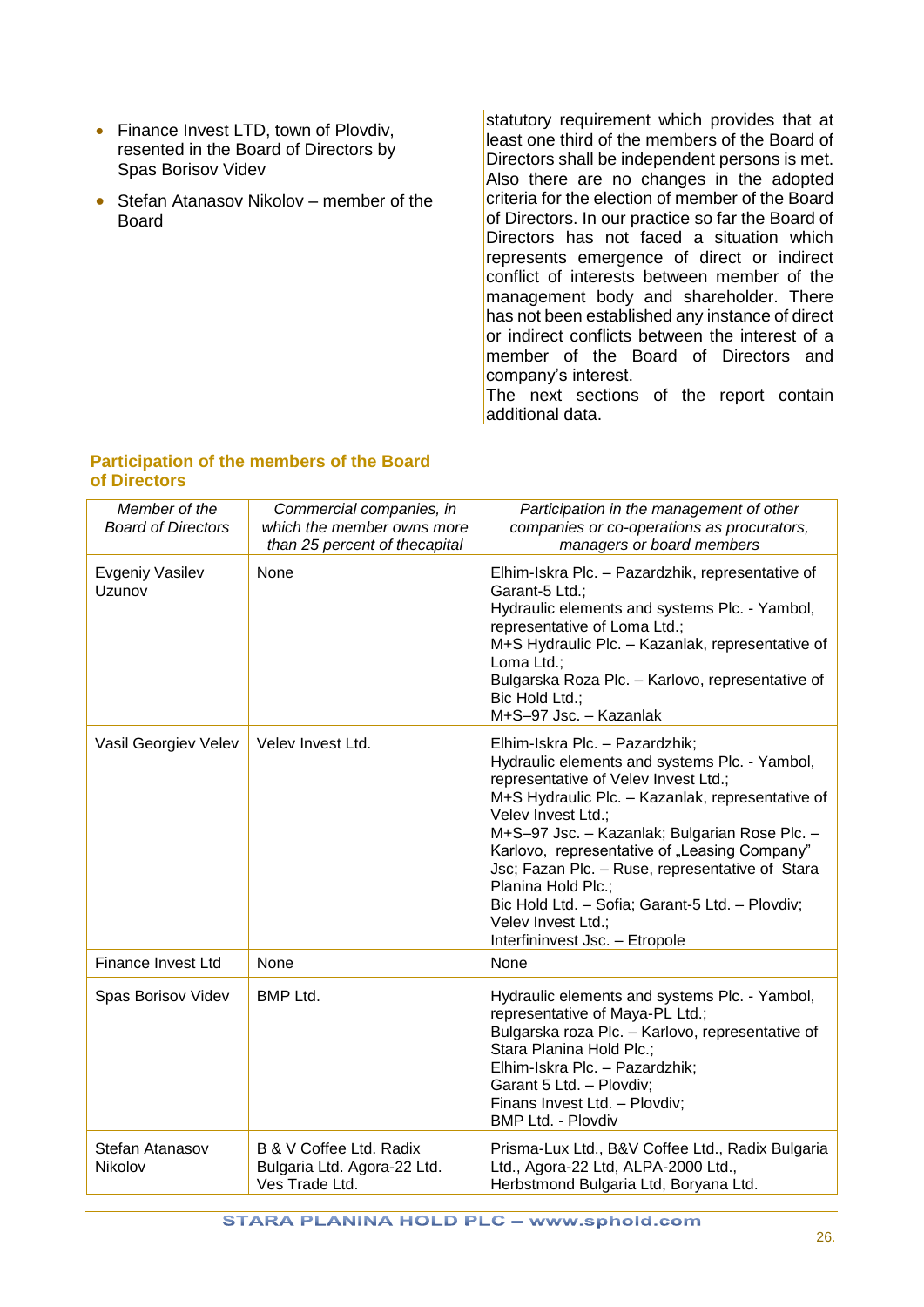#### <span id="page-26-0"></span>**ІХ. Additional information on Appendix 10 of Ordinance No 2 of the FSC**

*1. Information provided in terms value and quantity, on the major categories of goods, services and/or provided services and specifying their share in the sales income of the issuer as a whole and the changes occurred during the reporting fiscal year.*

As a holding type company, Stara Planina Hold Plc does not carry out autonomous commercial activity and has only financial income.

*2. Information related to the income as per the separate categories, activities, domestic and foreign markets as well as information about the sources for material supply necessary for the production of goods of provision of services with the degree of dependence with regard to each separate seller or purchaser/consumer and, in case the relative share of any of these exceeds 10 percent of the expenses or sales income, there shall be provided separate information for each party, for its share in the sales or purchases and its relations with the issuer.*

As a holding type company, Stara Planina Hold Plc does not carry out autonomous commercial activity and has only financial income.

*3. Information on concluded big transactions and transactions of material significance for the activity of the issuer.*

In 2017 there were no large-scale transactions of material significance for the activity of Stara Planina Hold Plc.

*4. Information on the transactions concluded between the issuer and connected parties during the reporting period, offers for conclusion of such transactions as well as transactions which are outside the scope of its usual business activity or significantly deviate from the market conditions in which the issuer or its subsidiary is a party, with specific amount of these transactions, the nature of the connection and any information necessary to assess the impact on the financial standing of the issuer.*

Transactions concluded between Stara Planina Hold Plc and connected parties during the reporting period are only the loans granted to subsidiary and associated enterprises. These are specified in item 9 of this section of the report.

There are no transactions which are outside the scope of issuer's usual business activity or transactions which significantly deviate from the market conditions.

*5. Information on events and indicators of unusual nature for the issuer which have significant influence on its activity, the realized incomes and accrued expenses; assessment of their impact on the results throughout the current year.*

There are no events and indicators of unusual nature which have exercised significant impact on the activity of the issuer.

*6. Information on transactions off the balance sheet – nature and business purpose, specification of the financial impact of the transactions on the activity if the risk and benefit which these transaction entail are significant for the issuer and if the disclosure of this information is important for the assessment of the financial standing of the issuer.* No such transactions.

*7. Information on share participations of the issuer, on its main investments in the country and abroad (in securities, financial instruments, intangible assets and real property) as well as investments in share securities outside its business group and sources/means of financing.*

Investments of Stara Planina Hold Plc are in securities and share participations in Bulgarian enterprises. The company does not have any real property.

Information on the share participation of Stara Planina Hold Plc is provided in this report - Section І, item 2 *Condition of the investment portfolio.*

*8. Information on the loan contracts concluded by the issuer, by its subsidiary or parent company in their capacity of borrowers with specification of the contractual terms and conditions, including the deadlines for repayment as well as information for provided securities and undertaken obligations.*

As of 31.12.2017 Stara Planina Hold has no obligations on loans.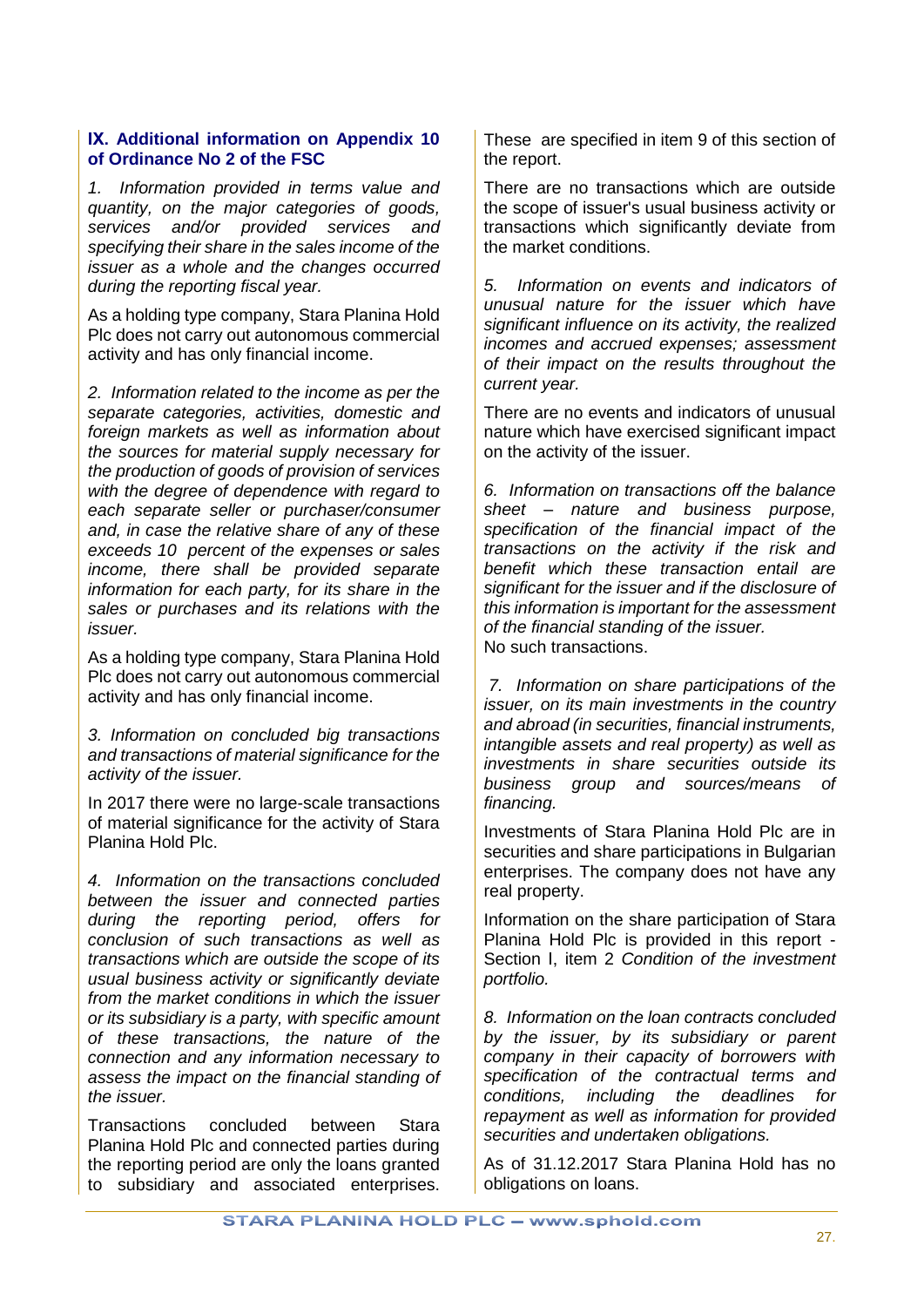As of 31.12.2017 the subsidiaries have no obligations on loans.

*9. Information on the loan contracts concluded by the issuer, by its subsidiary or parent company in their capacity of lenders, including to connected parties with indication of the of their specific contractual terms, including the deadlines for repayment and the purpose for which these have been granted.*

Contract dated 04.03.2008 with Socks BG Ltd, amounting to BGN 180,000 with maturity till 04.03.2018 at 4.5% annual interest.

Contract dated 09.11.2009 with Socks BG Ltd, amounting to BGN 195,000 with maturity till 09.11.2018 at 4.5% annual interest.

Contract dated 01.10.2013 with Leasing Company Jsc, a company with minority interest in the portfolio of Stara Planina Hold Plc, amounting to BGN 1,100,000 with maturity till 01.10.2018 at 3% annual interest.

Contract dated 28.04.2015 with Leasing Company Jsc, a company with minority interest in the portfolio of Stara Planina Hold Plc, amounting to BGN 6,500,000 with one-year maturity at 3% annual interest.

Contract dated 16.05.2016 with Boryana Jsc, associated company of Stara Planina Hold amounting to BGN 500,000 with maturity till 16.05.2018 at 4.5% annual interest. Balance at end of the period BGN 470,000.

Additional cash contribution, according to Art. 134 of the Commercial Act, amounting to BGN 200,000 in the capital of Ustrem Ltd, associated company of Stara Planina Hold Plc.

### Loan contracts concluded by subsidiary enterprises:

HES Plc. Contract dated 22.11.2007 for loan granted by Leasing Company Jsc amounting to BGN 1,000,000 with maturity till 22.02.2019 at simple annual interest of 3% and quarterly interest payments.

Contract dated 03.09.2012 for loan granted by ELBAT Jsc amounting to BGN 1,500,000 with maturity till 30.12.2018 at simple annual interest of 3.2%.

Slavyana Jsc. Contract dated 05.10.2016 for loan granted by Garamt-5 Ltd amounting to BGN 1,610,000 with maturity till 05.10.2020 at simple annual interest of 3.5%.

*10. Information on the utilization of the means gained from the issuance of new securities during the reporting period.*

During the reporting period there is no new issuance of securities.

*11. Analysis of the ratio between the achieved financial results, registered in the financial statement for the fiscal year, and earlier published prognoses for these results*

The achieved financial results registered in the financial statement for the fiscal year do not differ significantly from the projected results published in the interim financial statements.

*12. Analysis and assessment of the policy on the management of the financial resources with specification of the capacities for servicing of obligations, possible threats and measures which the issuer has taken or shall take with view of their elimination.*

The policy of Stara Planina Hold Plc is directed mainly at the management of the enterprises from the portfolio. This is indicated by the loans granted to the enterprises from the portfolio of the holding under conditions which are more favorable than the ones offered on the country's market. The loans are specified in item 9 of this section of the report. A manifestation of this policy is also the installment payment on the part of the enterprises for the dividends payable to Stara Planina Hold Plc.

Stara Planina Hold Plc services all of its obligations in a timely manner hence there is no possible threats which necessitate measures for their elimination.

*13. Assessment* of *the capacities for realization of investment intentions with specification of the amount of available means and indication of possible changes in the financing structure of this activity.*

The activity of Stara Planina Hold is directed mainly at the management of the existing investments. There are no immediate plans for new investments in the company. The holding has as priority the development of the enterprises from its portfolio.

*14. Information on changes in the major principles for management of the issuer and its*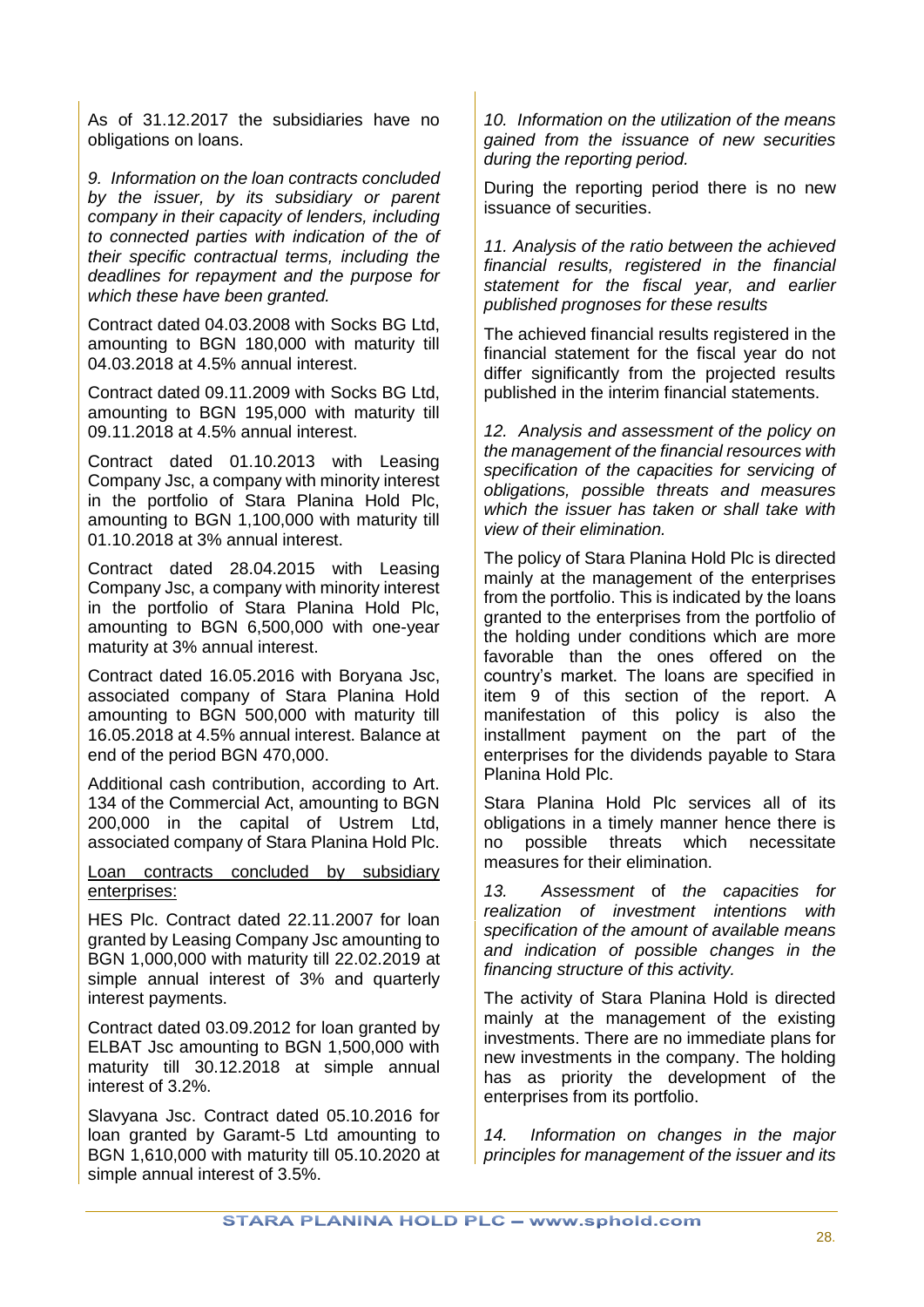*business group occurred during the reporting period.*

Stara Planina Hold manages its investments by setting high but achievable goals in the terms of quality, output and profitability. Greater consideration is being given to the aspect of environmental protection, human resources development and corporate and social responsibility. During the reporting period there are no changes in the major principles for management of Stara Planina Hold Plc and its business group.

*15. Information on the major features of the system for internal control and risk management system applied by issuer in the process of preparation of financial statements.*

In order to ensure unbiased and objective assessment of the financial statements, the annual audit of Stara Planina Hold Plc is performed by an independent Chartered Accountant. All financial statements are being prepared in accordance with the International Accounting Standards. The current financial and reporting activity of the company is subjected to periodic control and analysis by the management body. In the holding there is a well established practice of periodic discussion of current financial results from the activity of the companies included in its strategic investment portfolio with view of ensuring the implementation of their business programs and precise analysis of the capacities for realization of future investment projects.

*16. Information on the changes in the management and supervision bodies during the reporting fiscal year.*

Stara Planina Hold Plc has one-tier management structure. The Board of Directors includes 4 persons. Data on the Board of Directors are specified in Section IX of the report.

*17. Information on the amounts of remunerations, premiums and/or benefits of each of the members of the management and control bodies during the reporting year paid by the issuer, regardless whether these have been included in the expenses of the issuer or arise from the distribution of the profit, includes: а) received amounts and non-monetary remunerations;*

*b) provisional or rescheduled remunerations occurred throughout the year even if the remuneration is payable at a later stage*;

*c) amounts payable by the issuer or its subsidiary companies for pensions, indemnifications or other similar compensations*.

The remuneration of the members of the Board of Directors is disclosed in the special annual report, which is a separate document to the Annual Financial Statements.

*18. For the public companies - information on owned by the members of the management and control bodies, procurators and the executive officers shares of the issuer, including the shares owned by each of them separately and as a percentage of the each class of shares as well as the options on issuer's securities granted by that issuer – type and amount of securities on which the options have been institute, price for the use of these options, if any, and duration of the options.*

As of 31.12.2017 the Board members hold shares of Stara Planina Hold AD as follows: Evgeniy Vasilev Uzunov, 195414, 0.93% Change to 31.12.2016 – 193534, 0.92% Vasil Georgiev Velev, 375100, 1.79% Finance Invest LTD, 219408, 1.04% Stefan Atanasov Nikolov, 7000, 0.03% TOTAL 796922, 3.79%.

There are no other changes in the ownership of shares by the members of the Board compared to the end of 2016. The issuer has not provided options on securities to the members of the Board.

*19. Information on the arrangements known to the company (including also after the closure of the fiscal year), as a result of which in future periods may occur changes in the relative portion of shares or debentures owned by shareholders or debenture holders –* no such arrangements are known.

*20. Information on pending court, administrative or arbitrary proceedings related to obligations or receivables of the issuer amounting to at least 10 percent of its own capital.*

Stara Planina Hold Plc is not involved in any pending court, administrative or arbitrary proceedings as well as in any judgments or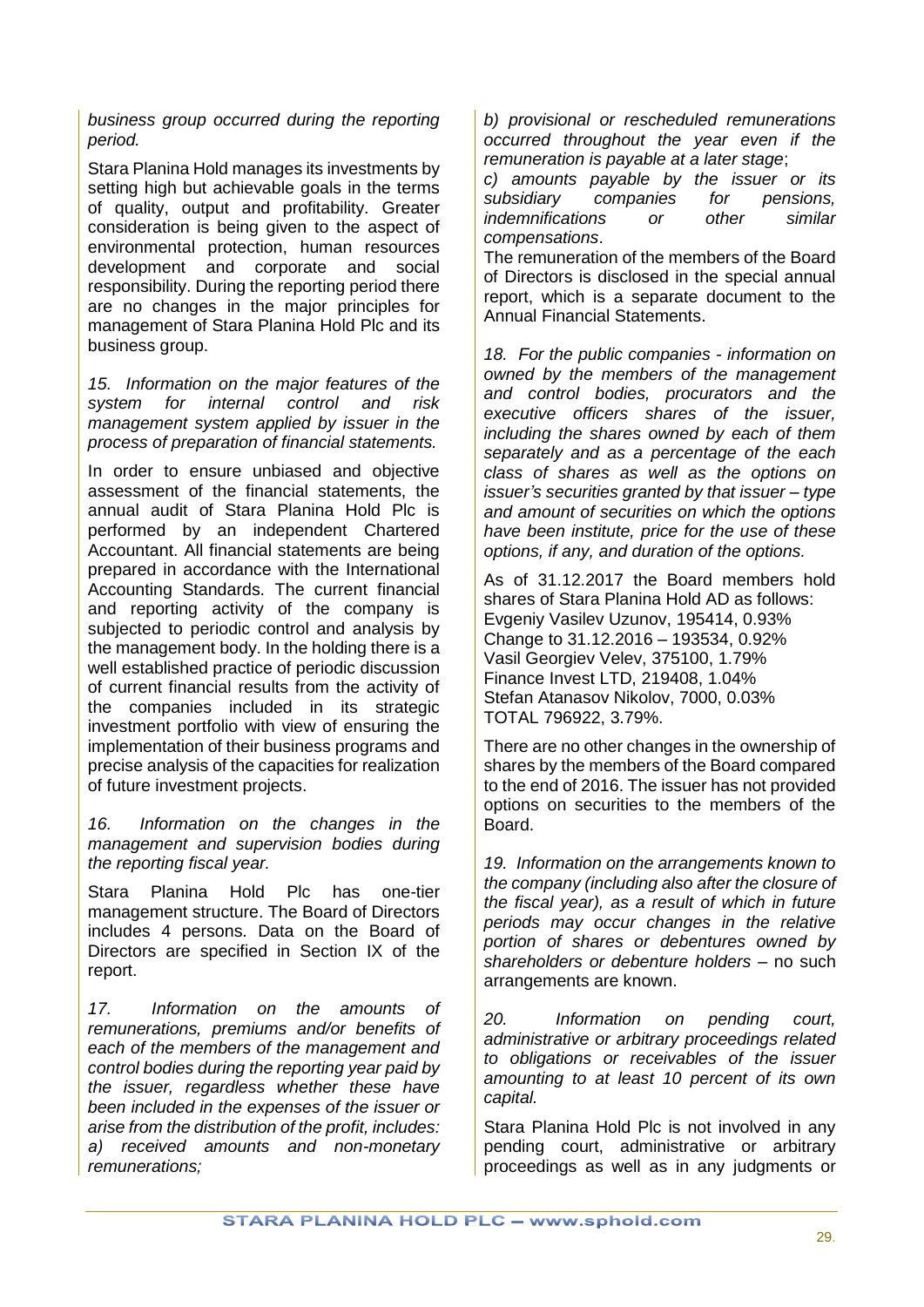requests for dissolution or declaration of liquidation.

*21. Information on the Investor Relations Director, including telephone and mailing address.*

Investor Relations Director: Nikolai Petrov Mitankin, tel. +3592-963-41-61, cell phone: +359-888-804-844, mailing address: 20, Frederic Joliot Curie Str. 9<sup>th</sup> floor, 1113 Sofia, Bulgaria.

#### <span id="page-29-0"></span>**X. Analysis and explanation on the information as per Appendix 11 of Ordinance No 2 of the FSC**

*1. Structure of the company's capital, including securities which have not been admitted for trade on a regulated market in the Republic of Bulgaria or other Member State, with specification of the various classes of shares, rights and obligations related to each of the classes of shares and the portion of the common capital which comprises each of the classes.*

The capital stock of the company amounts to BGN 21 000 000, fully registered and paid up, allotted in 21, 000 , 000 common, dematerialized, registered and non-preferred shares with voting right and with par value of BGN 1 each.

On 15.06.2007 the General Meeting of Shareholders resolved to increase the capital of Stara Planina Hold Plc with company's own means – at the expense of accumulated reserves and undistributed profit from previous years, from BGN 1,750,000 to BGN 21,000,000 through the issuance of 19,250,000 common, dematerialized, registered shares with voting right. Each shareholder acquired part of the new shares pro rata to that shareholder's participation in the capital prior to the increase, i.e. for 1 of their shares the shareholders received 11 new shares.

There are no shares of Stara Planina Hold Plc which have not been admitted for trade on a regulated market in the Republic of Bulgaria or other Member State.

According to data received by Central Depository, as of 31 December 2017, Stara

Planina Hold Plc has 22,406 shareholders natural persons own 38.5% of shares and 70 legal entities own 61.5% of shares.

*2. Restrictions on the transfer of securities in terms of restrictions on the ownership of securities or requirement for obtainment of approval by the company or other shareholder.*

There no restriction on the transfer of the securities of Stara Planina Hold Plc.

*3. Information on the direct or indirect ownership of 5 percent or more of the voting rights in the general meeting of the company, including data about the shareholders, the amount of the participation and the manner of ownership of the shares.*

Shareholders with more than 5% stake to 31.12.2017:

Potbul Invest Foundation, 4655400, 22.17% Garant-5 Ltd, 2595972, 12.36% ZUPF Allianz Bulgaria AD, 1444174, 6.88%

*4. Data about the shareholders with special control rights and description of these rights.*

There aren't any shareholders with special control rights.

*5. The system for control when exercising voting right in the cases where employees of the company are also its shareholders and where the control is being exercised directly by them.*

There is no system for control when exercising voting right.

*6. Restrictions on the voting rights such as restrictions on the voting rights of the shareholders with specific percentage or number of votes, deadline for exercising voting right or system where, through collaboration of the company, financial rights related to the shares are separated from the ownership of the shares.*

There aren't any restrictions on the voting rights, including on the voting rights of the shareholders with specific percentage or number of votes, deadline for exercising voting right or system where, through collaboration of the company, financial rights related to the shares are separated from the ownership of the shares.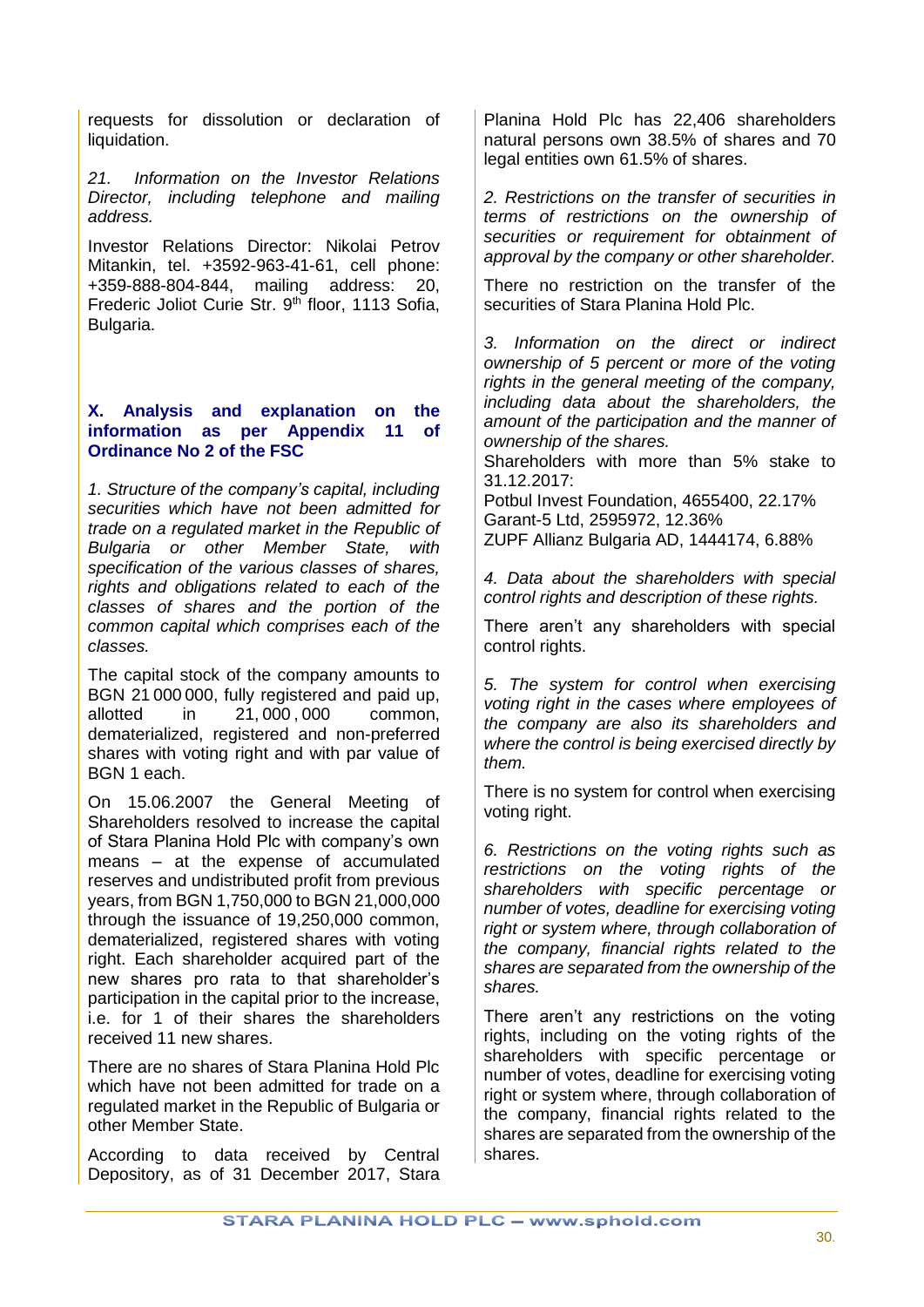*7. Arrangement among the shareholders which may be known to the company and may lead to restrictions on the transfer of shares or voting right.*

The company is not aware of any arrangements among the shareholders which may lead to restrictions on the transfer of shares or voting right.

*8. The provisions governing the appointment and discharge of members of the management bodies of the company and the ones governing the adoption of amendments and supplements to the Articles of Association.*

Only the General Meeting of Shareholders is entitled to appoint and discharge members of the management bodies of the company. Resolutions shall be adopted with a majority of 2/3 presented shares.

Only the General Meeting of Shareholders is entitled to adopt amendments or supplements to the Articles of Association. Resolutions shall be adopted with a majority of 2/3 presented shares.

*9. The powers of the management bodies of the company, including the right to adopt resolutions on the issuance and buy-back of company shares.*

The Board of Directors of Stara Planina Hold Plc has the following competencies:

 $-$  to perform the planning and coordination of the overall business of the company, as outlined in its scope of business activity under the present Articles, by carrying out all actions on organization, management and control of the separate units and the personnel, as provided by these Articles, which are not expressly reserved for consideration by the General Meeting;

- to elect a Chairperson and a Deputy Chairperson among its members;

- to approve the organizational and management structure and the other internal rules of the company;

 $-$  to adopt its own rules of procedure;

 $-$  to determine the staff, the organizational structure of the company, the duties and obligations of the separate unites and the relations between them;

- to establish the rules for appointment and release of the personnel, the form of the courses of employment and the amount of the remunerations;

 $-$  to ensure the necessary equipment and financial means for implementation of the job of the separate company units;

 $-$  to adopt resolutions on the forming of cash funds and the procedures for their accumulation;

- to adopt resolutions on acquisition and alienation of real properties and real rights; use of investment credits; provision of guarantees and securities; acquisition and granting of licenses, signing of contracts for loans to and deposits from subsidiary companies, establishment of mortgage and pledge of the company's fixed assets;

 $-$  to approve and submit to the General Meeting for the purpose of approval the annual financial statement, the report on company activity and a proposal for distribution of the profit;

- to cooperate with the Investor Relations Director and to supervise the fulfillment of his duties;

- to discuss and resolve on all issues, except those falling within the competence of the General meeting.

The Articles authorize the Board of Directors to increase the holding's capital to BGN 110,000,000 (one hundred and ten million) by issuing new stock over a period of five years from entering this provision of the Articles in the Companies Register – 20.06.2014.

The Board of Directors, unless expressly authorized for this by the General Meeting, may not execute the business transactions specified in Art. 114 of POSA.

Transactions of the company involving interested parties, other than the abovementioned, shall be subject to preliminary approval by the Board of Directors.

The procedures for the specified transactions is subject to the relevant provisions of POSA.

*10. Significant contracts of the company which result in action, are changed or terminated due to change in the control of the company upon carrying out of mandatory commercial offering*